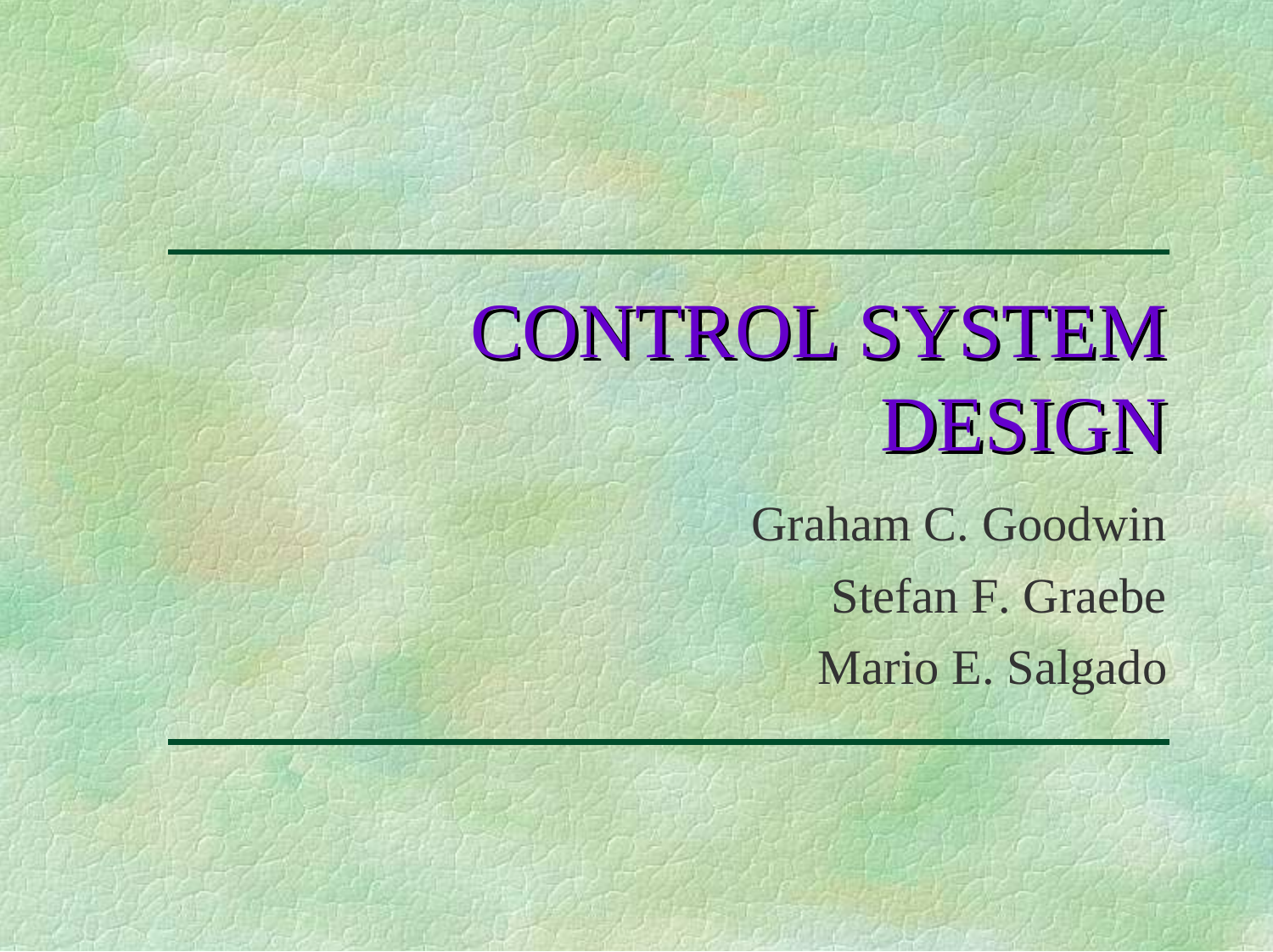

# **The Excitement of Control The Excitement of Control Engineering Engineering**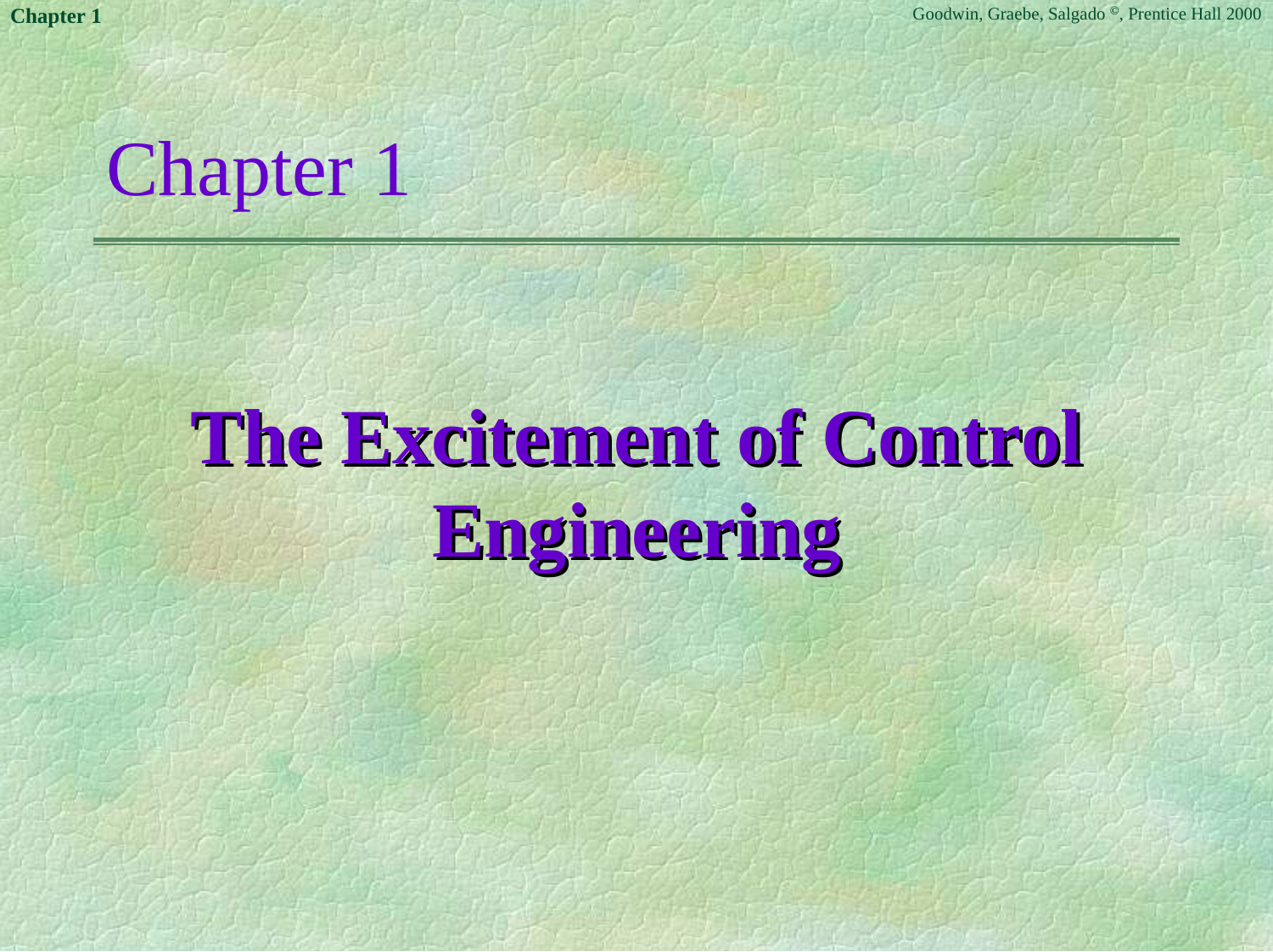## Motivation for Control Engineering

Feedback control has a long history which began with the early desire of humans to harness the materials and forces of nature to their advantage. Early examples of control devices include clock regulating systems and mechanisms for keeping wind-mills pointed into the wind. Modern industrial plants have sophisticated control systems which are crucial to their successful

operation.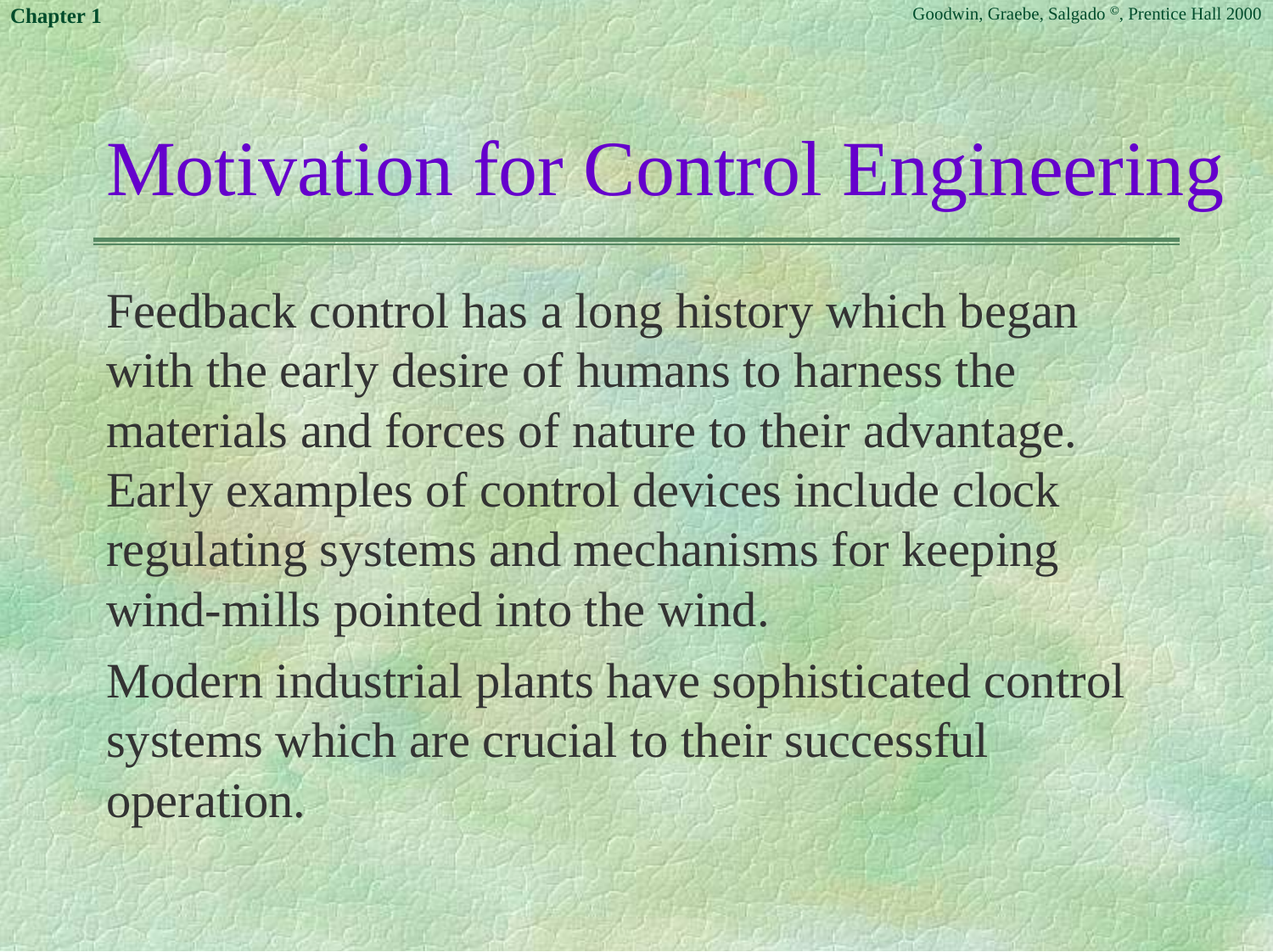### A modern industrial plant: A section of the OMV Oil Refinery in Austria

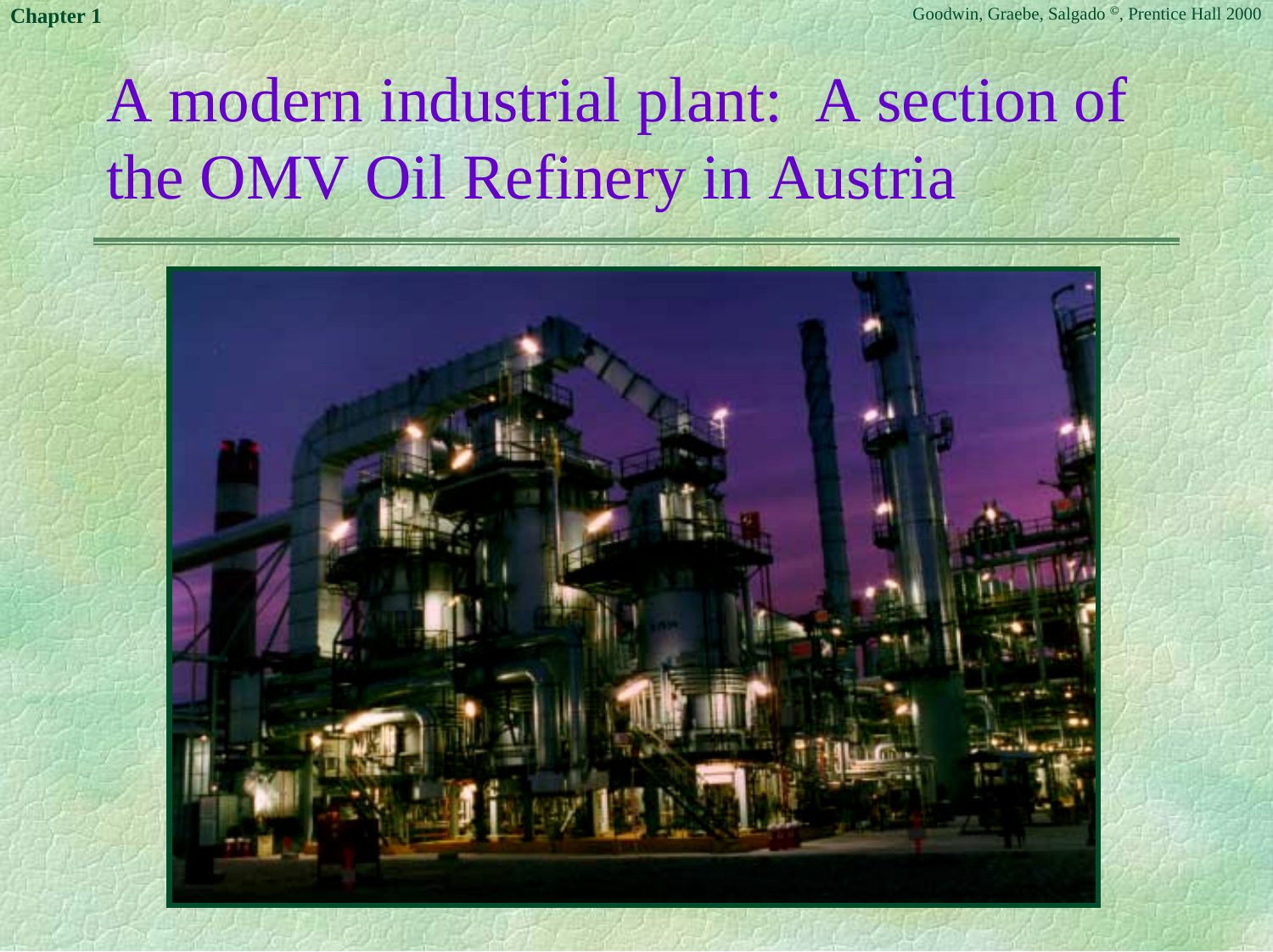Control Engineering has had a major impact on society. For example, Watt's Fly Ball Governor had a major impact on the industrial revolution. Indeed, most modern systems (aircraft, high speed trains, CD players, … ) could not operate without the aid of sophisticated control systems.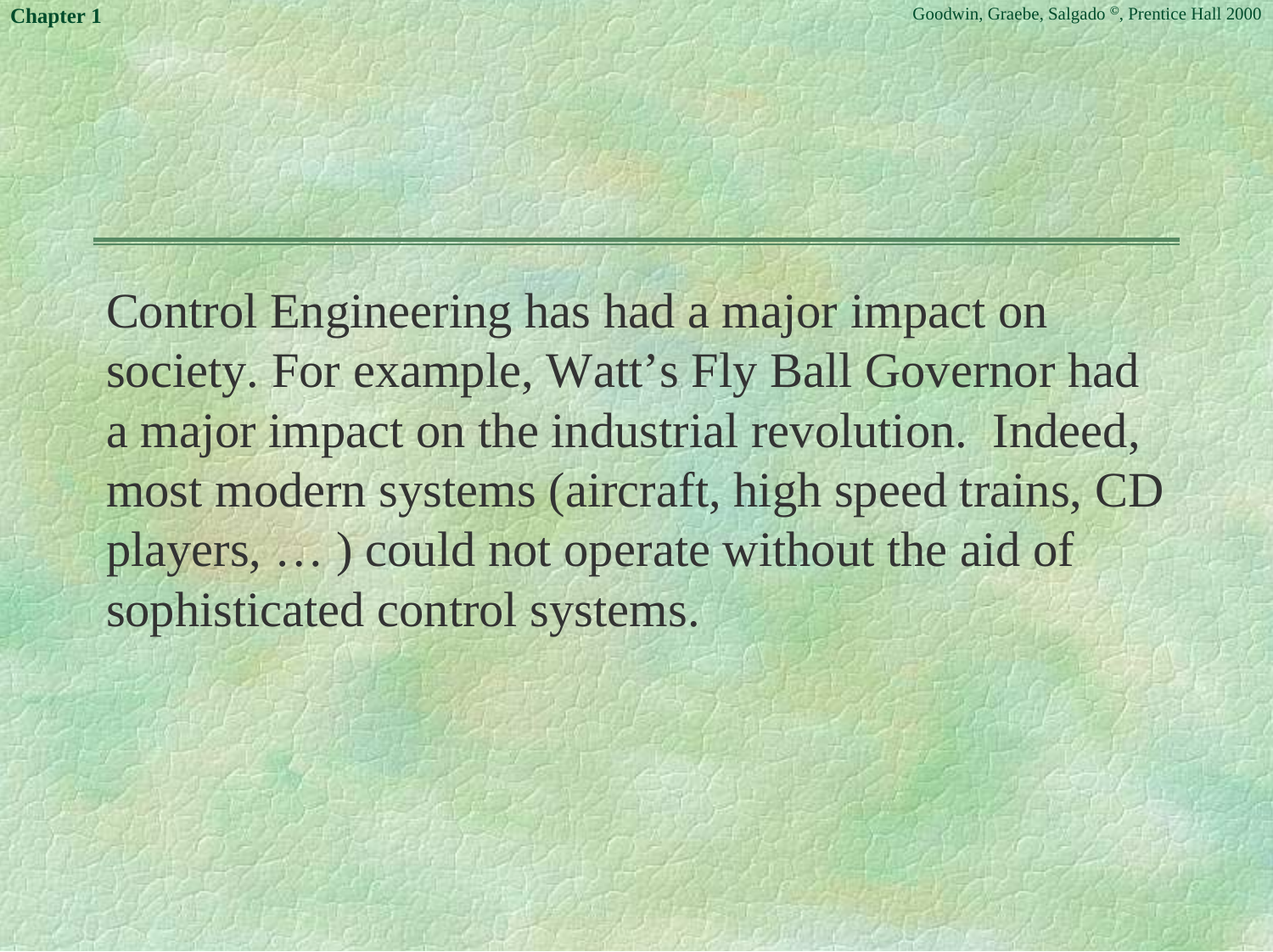#### Figure 1.1: *Watt's fly ball governor*

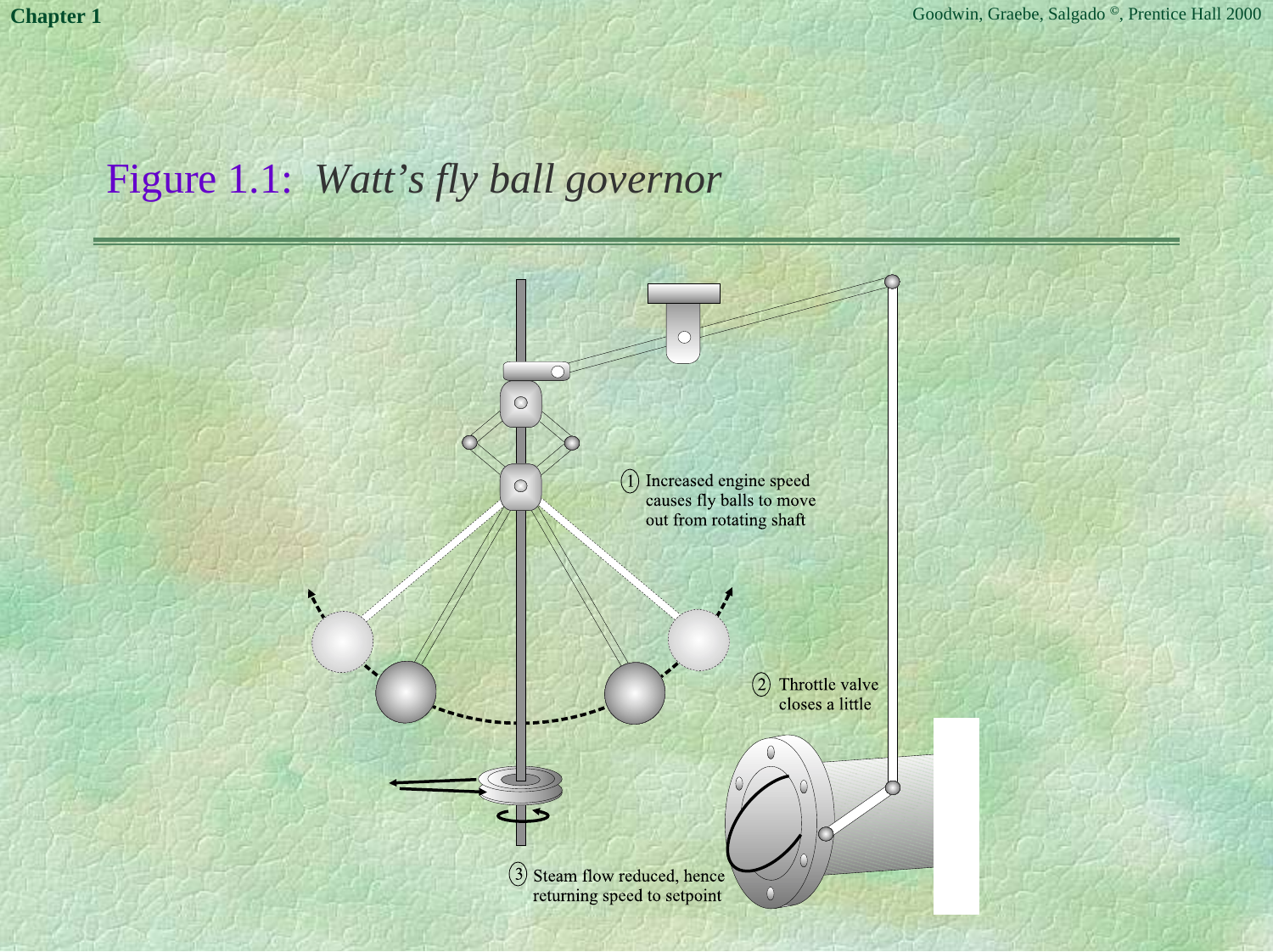

This photograph shows a flyball governor used on a steam engine in a cotton factory near Manchester in the United Kingdom. Of course, Manchester was at the centre of the industrial revolution. Actually, this cotton factory is still running today.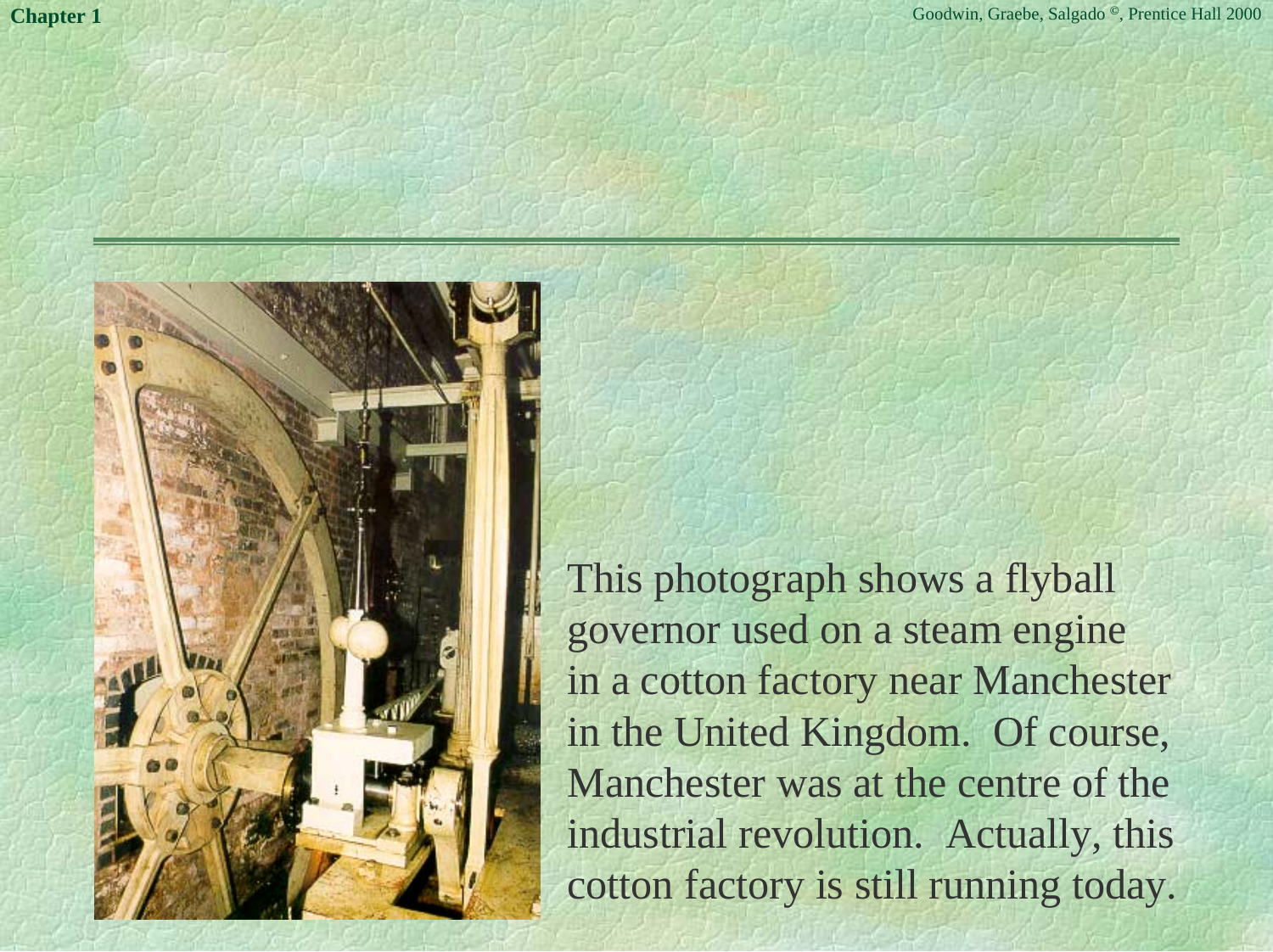

This flyball governor is in the same cotton factory in Manchester. However, this particular governor was used to regulate the speed of a water wheel driven by the flow of the river. The governor is quite large as can be gauged by the outline of the door frame behind the governor.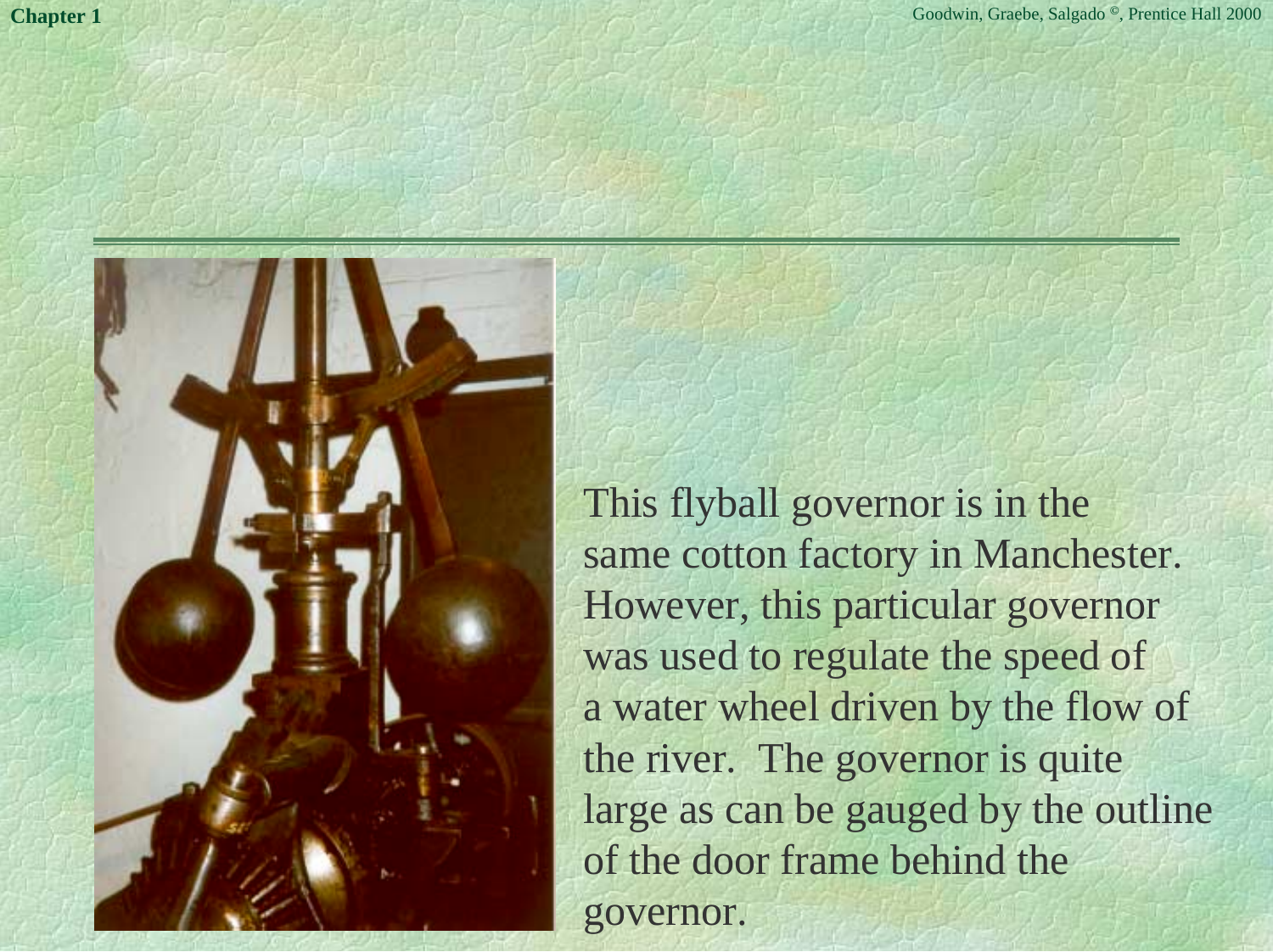- Improved control is a key enabling technology underpinning:
- ❖ enhanced product quality
- ❖ waste minimization
- ❖ environmental protection
- ❖ greater throughput for a given installed capacity
- ❖ greater yield
- ❖ deferring costly plant upgrades, and
- ❖ higher safety margins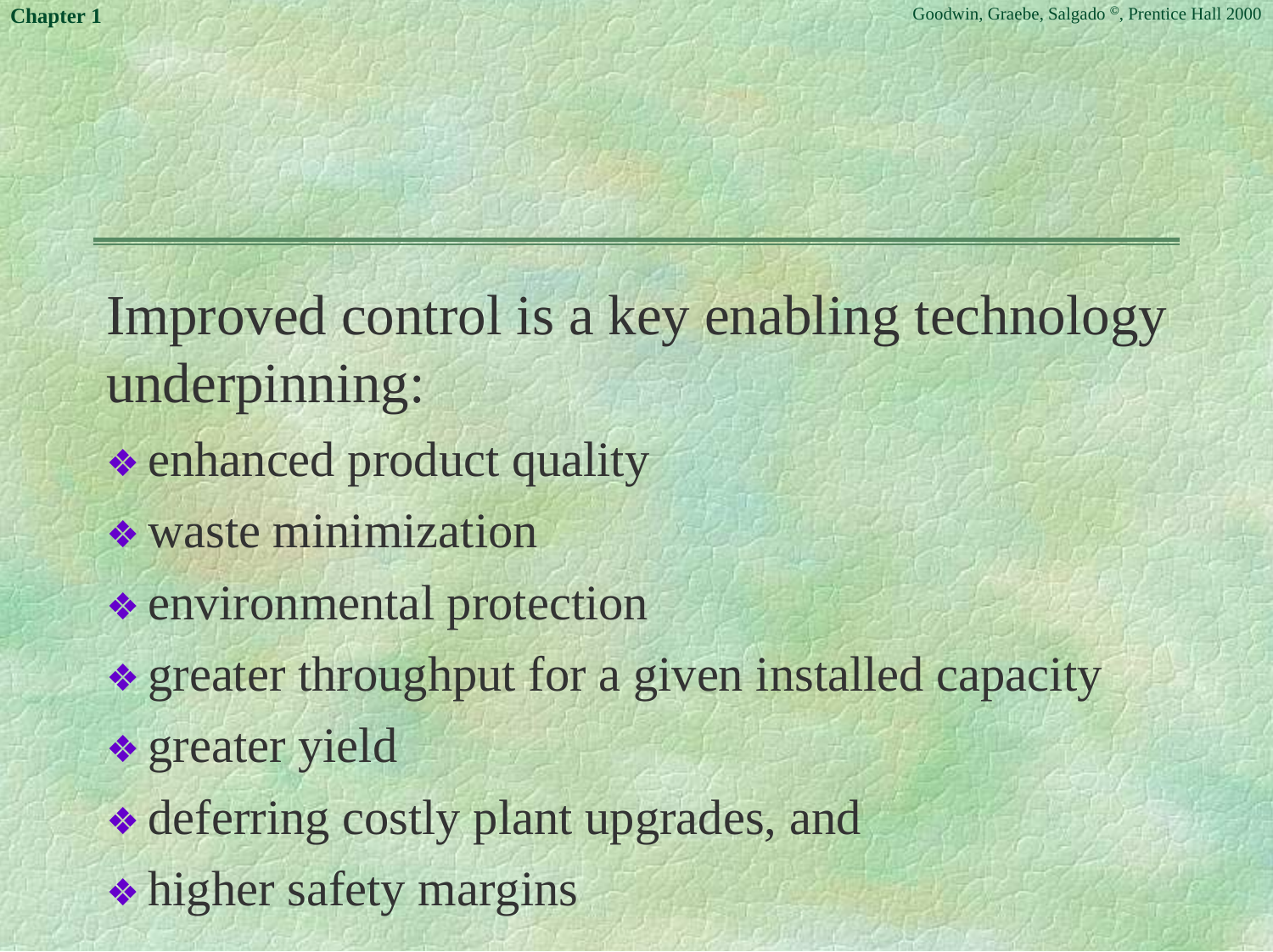#### Figure 1.2: *Process schematic of a Kellogg ammonia plant*

All of the above issues are relevant to the control of an integrated plant such as that shown below.

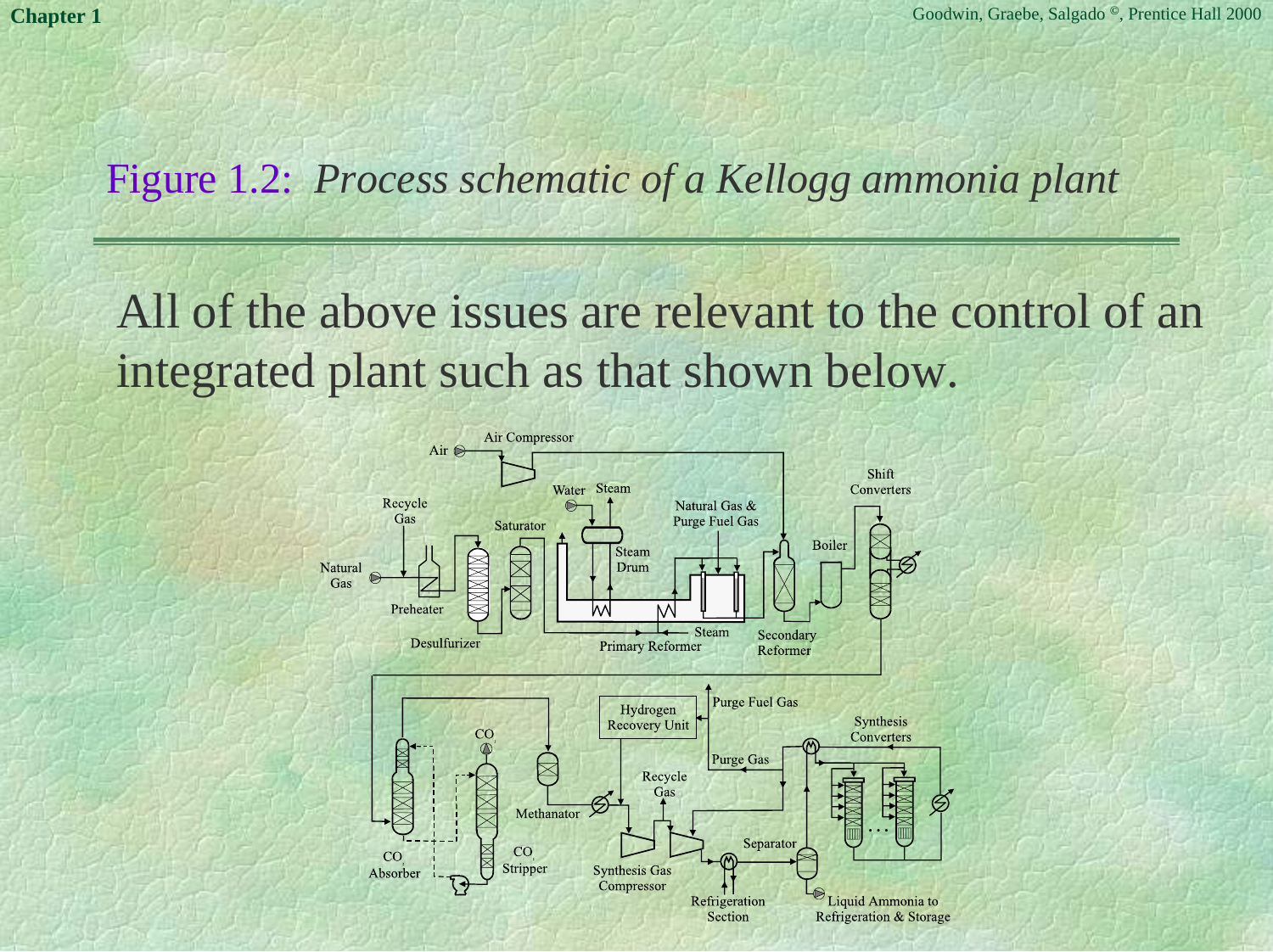# Types of Control System Design

Control system design also takes several different forms and each requires a slightly different approach.

The control engineer is further affected by where the control system is in its lifecycle, e.g.:

❖ Initial "grass roots" design

- ❖ Commissioning and Tuning
- ❖ Refinement and Upgrades
- **❖ Forensic studies**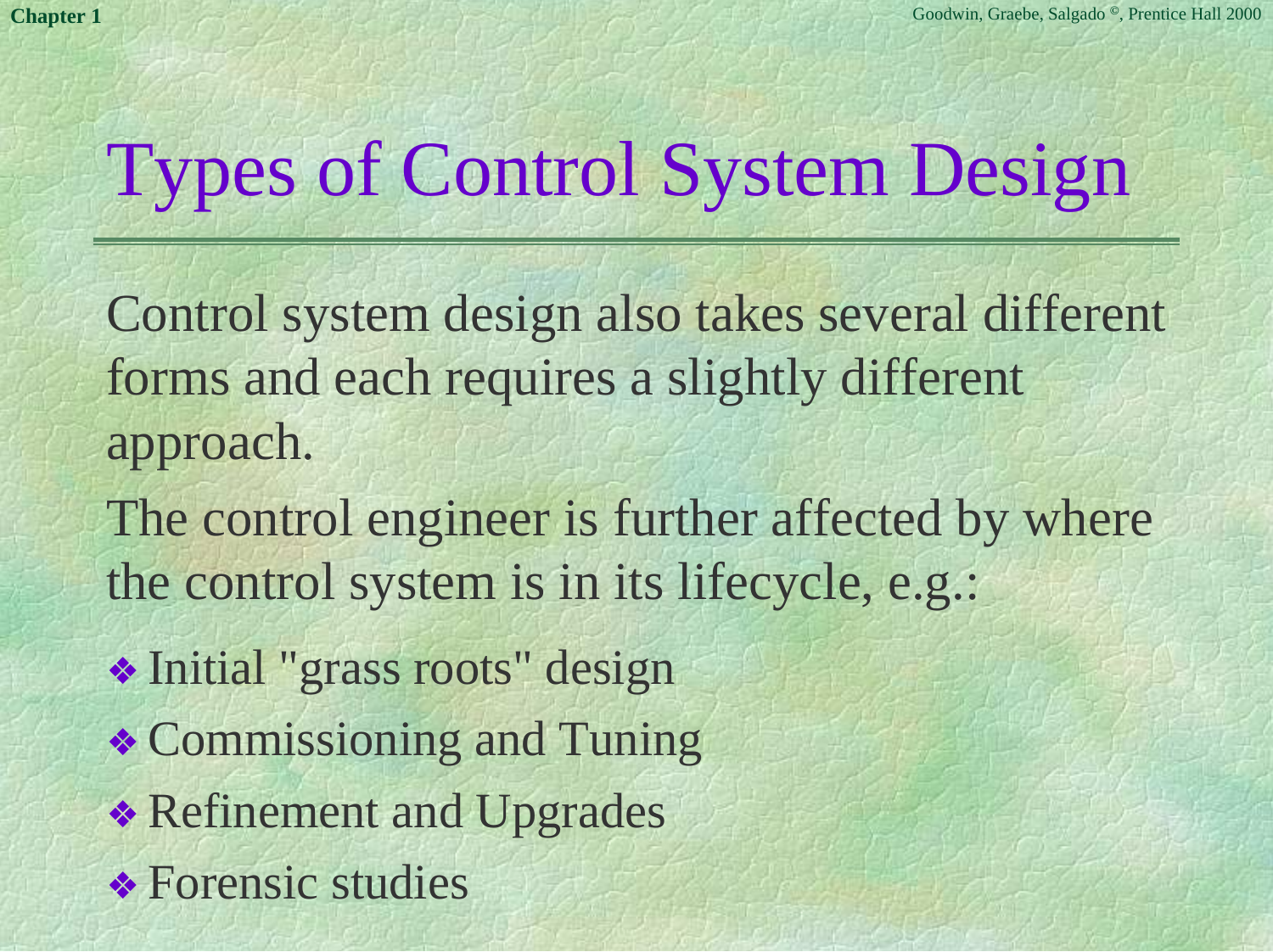# System Integration

Success in control engineering depends on taking a holistic viewpoint. Some of the issues are:

- ❖ plant, i.e. the process to be controlled
- ❖ objectives
- ❖ sensors
- ❖ actuators
- ❖ communications
- ❖ computing
- ❖ architectures and interfacing
- **❖ algorithms**
- ❖ accounting for disturbances and uncertainty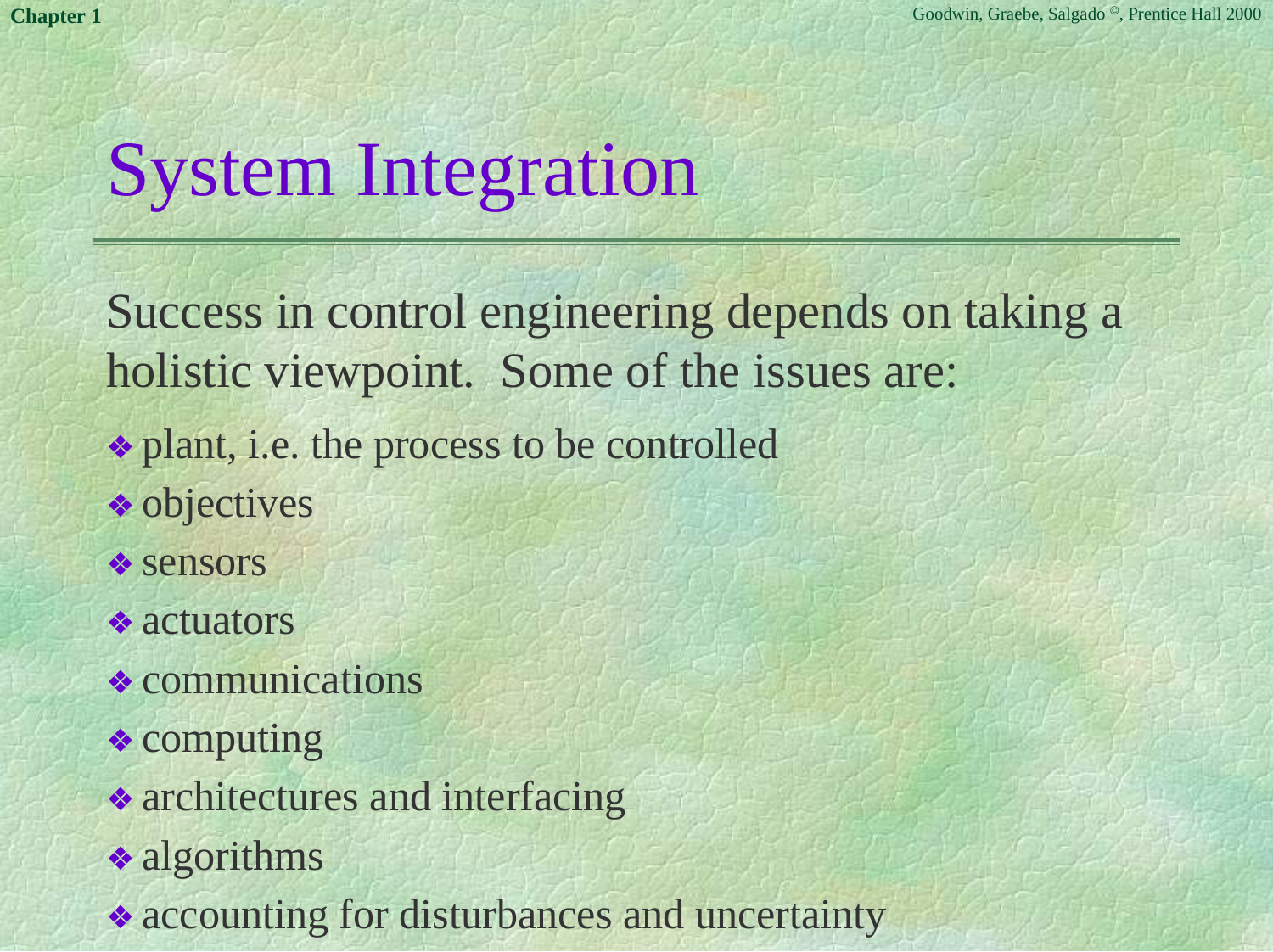### Plant

The physical layout of a plant is an intrinsic part of control problems. Thus a control engineer needs to be familiar with the "physics" of the process under study. This includes a rudimentary knowledge of the basic energy balance, mass balance and material flows in the system.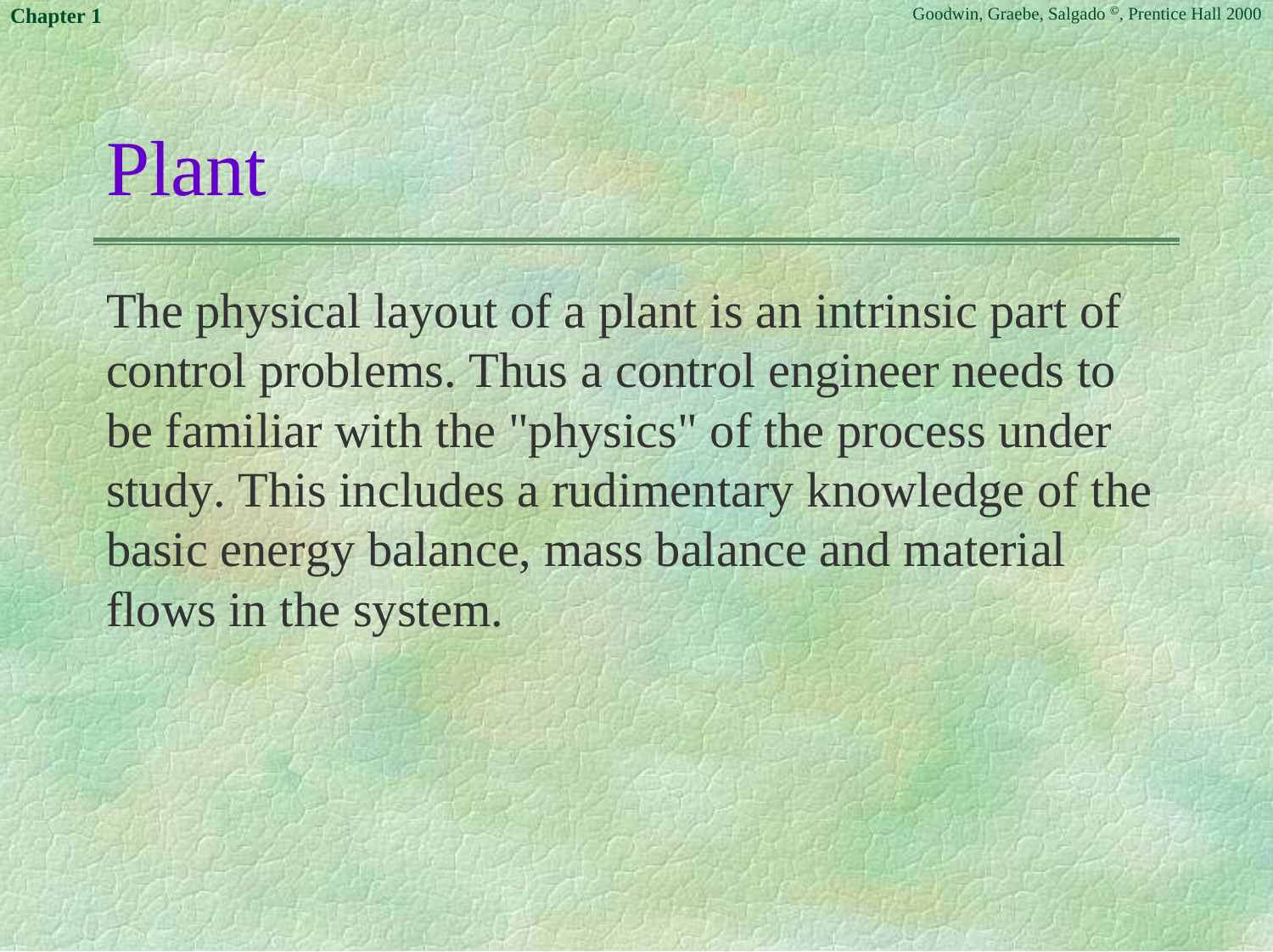# **Objectives**

Before designing sensors, actuators or control architectures, it is important to know the goal, that is, to formulate the control objectives. This includes

- ❖what does one want to achieve (energy reduction, yield increase,...)
- ❖ what variables need to be controlled to achieve these objectives
- ❖what level of performance is necessary (accuracy, speed,...)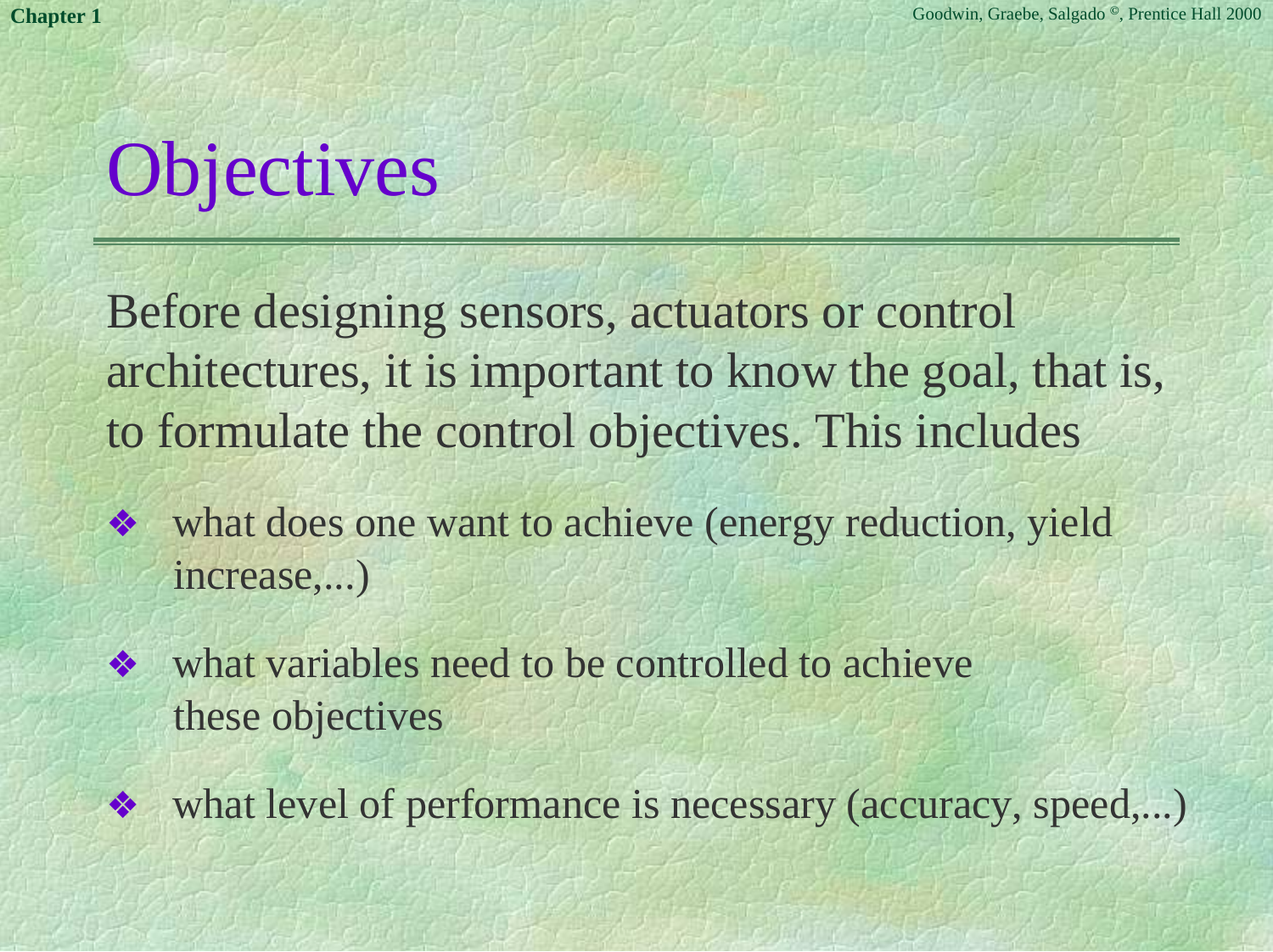### Sensors

Sensors are the *eyes* of control enabling one to *see* what is going on. Indeed, one statement that is sometimes made about control is:

*If you can measure it, you can control it*.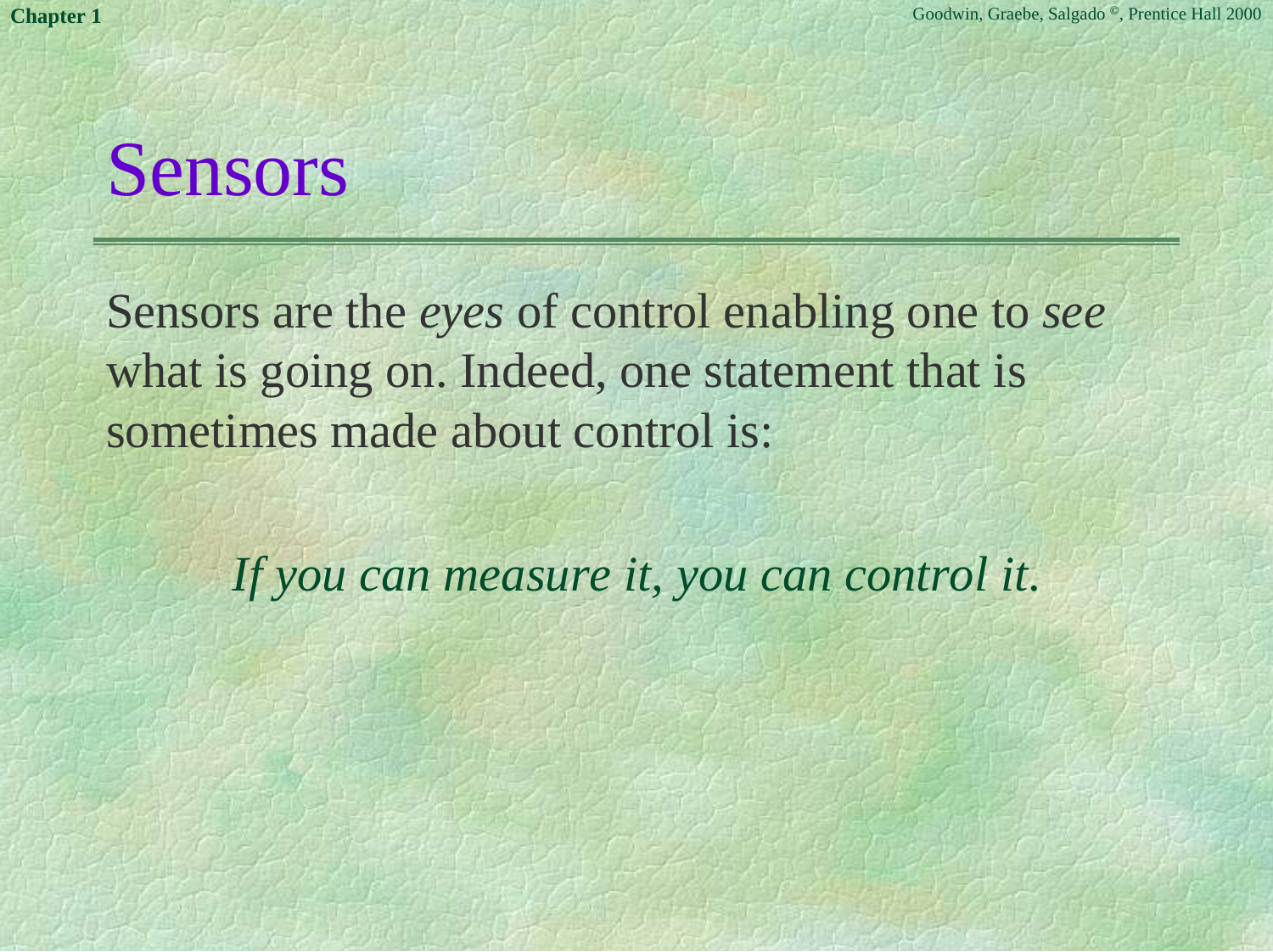### Actuators

Once sensors are in place to report on the *state* of a process, then the next issue is the ability to affect, or actuate, the system in order to move the process from the current state to a desired state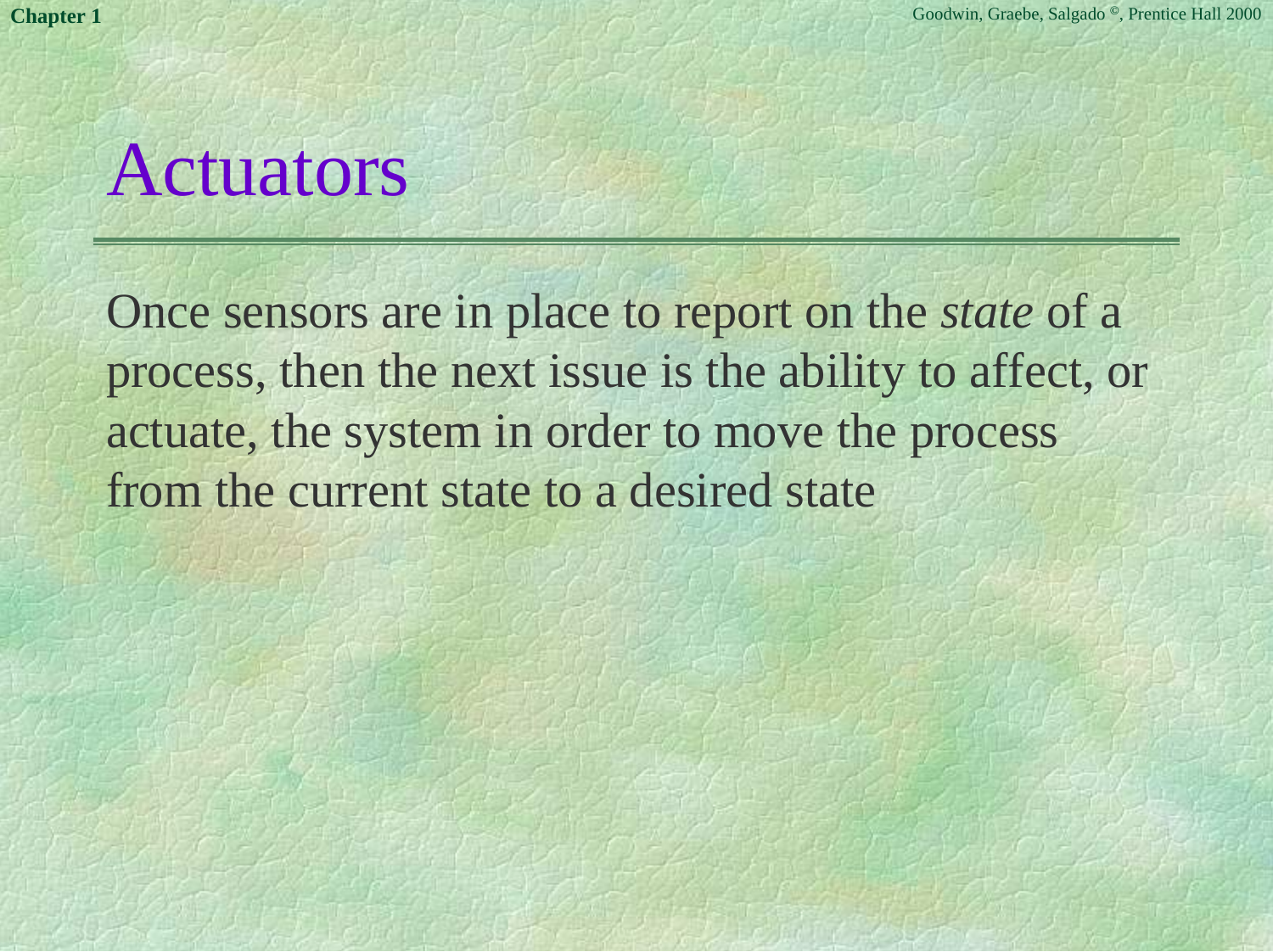#### Figure 1.3: *Typical flatness control set-up for rolling mill*

#### A typical industrial control problem will usually involve many different actuators - see below:

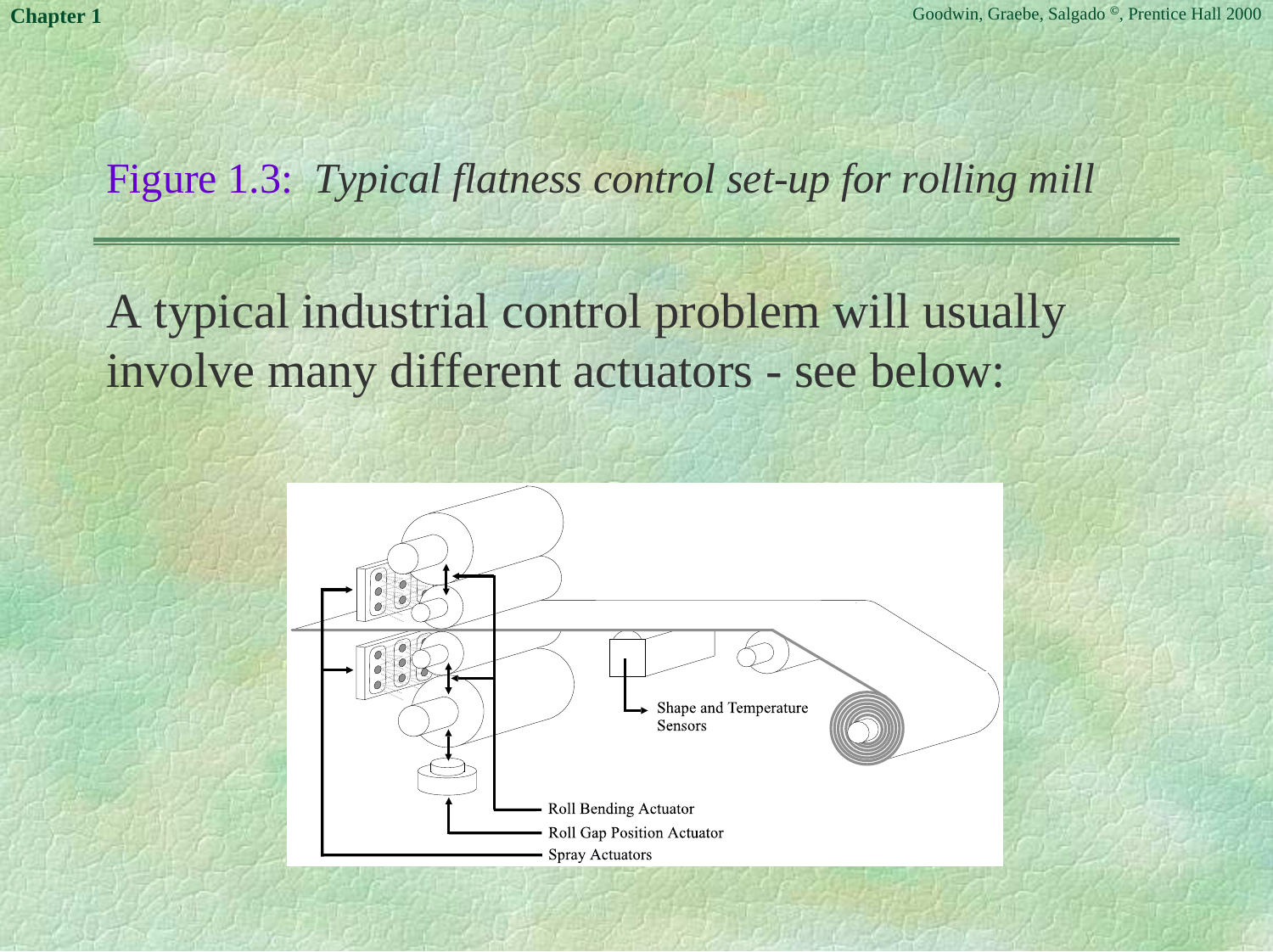### A modern rolling mill

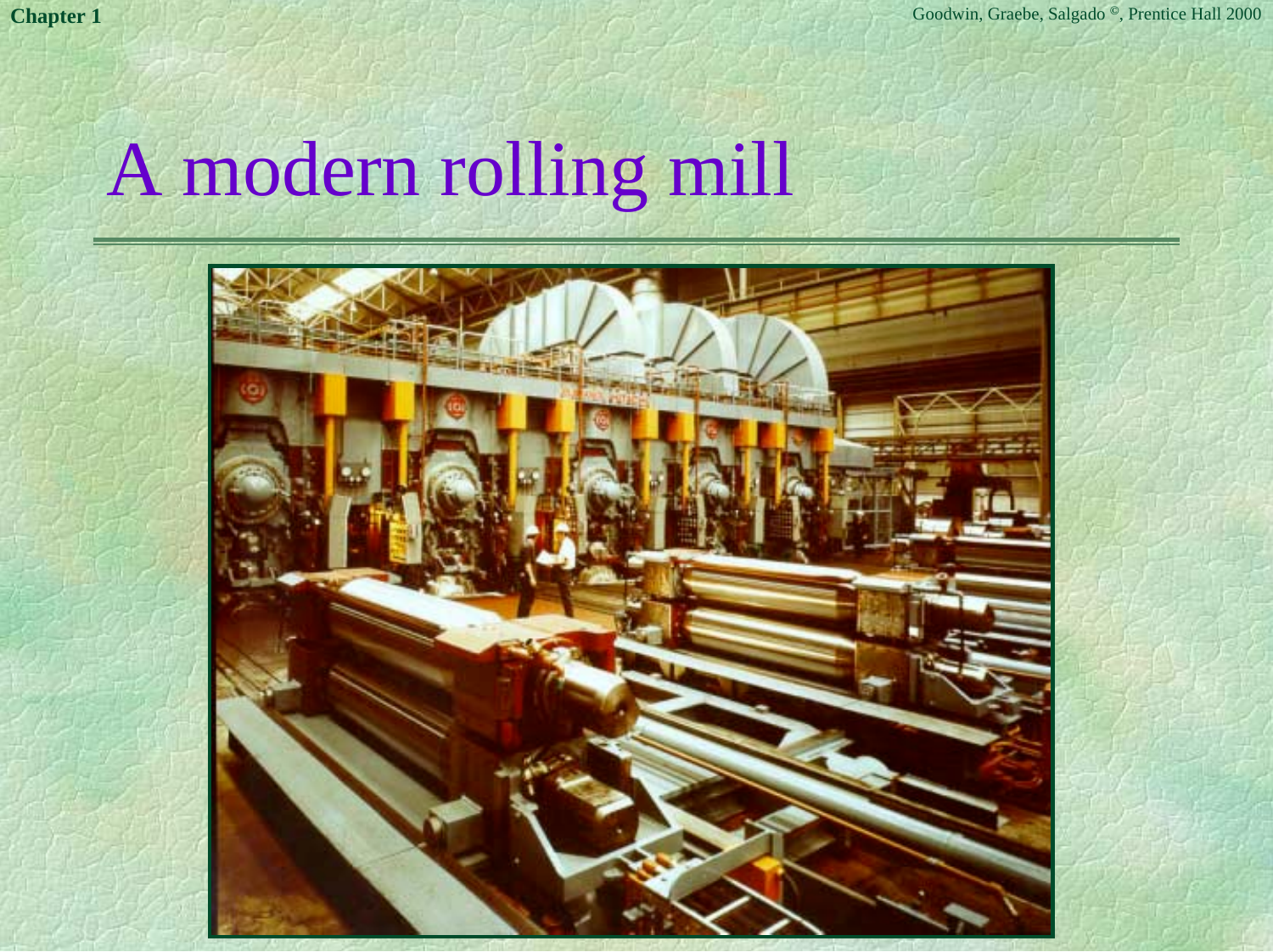### Communications

Interconnecting sensors to actuators, involves the use of communication systems. A typical plant can have many thousands of separate signals to be sent over long distances. Thus the design of communication systems and their associated protocols is an increasingly important aspect of modern control engineering.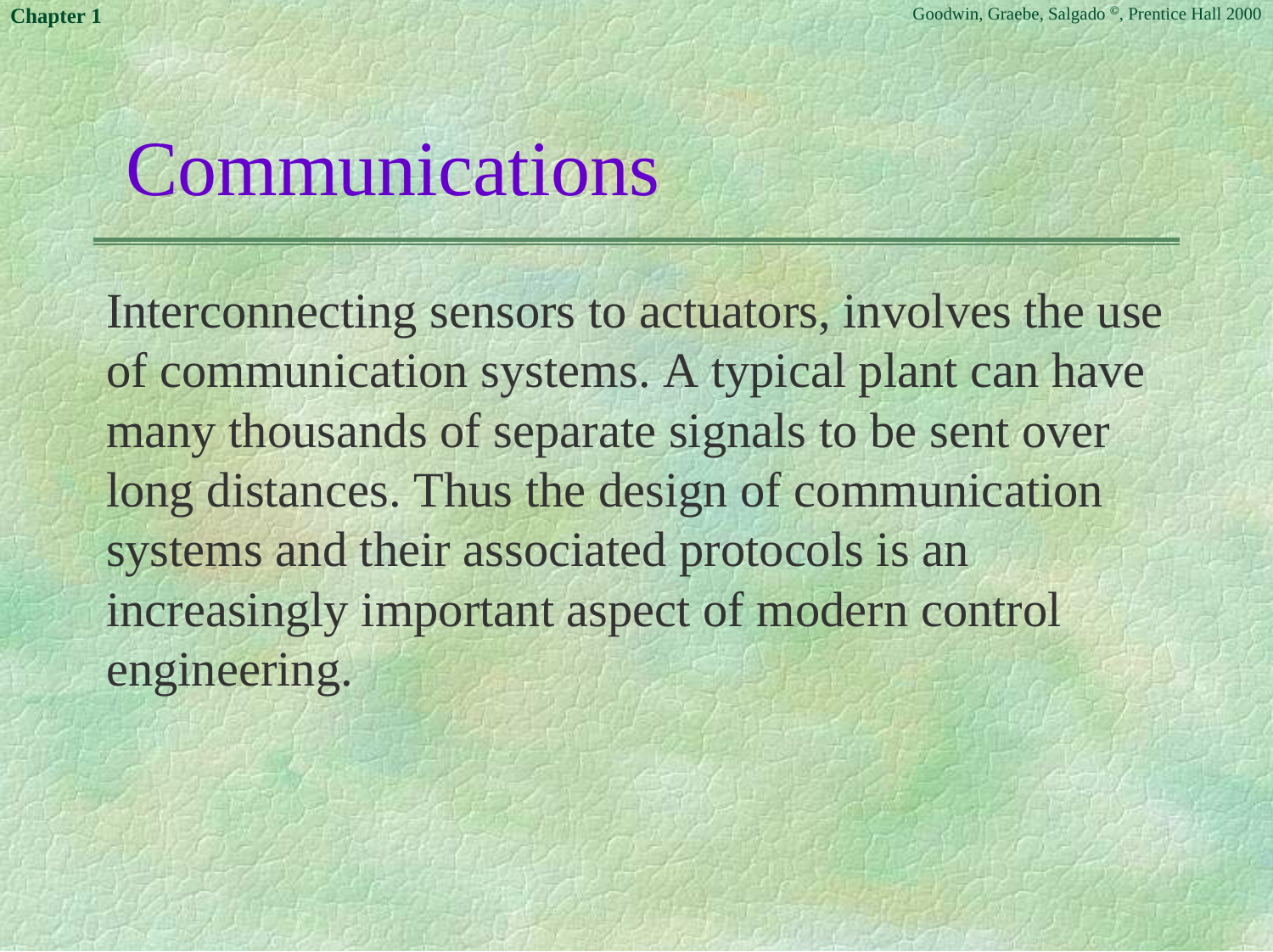# Computing

In modern control systems, the connection between sensors and actuators is invariably made via a computer of some sort. Thus, computer issues are necessarily part of the overall design. Current control systems use a variety of computational devices including DCS's (Distributed Control Systems), PLC's (Programmable Logic Controllers), PC's (Personal Computers), etc.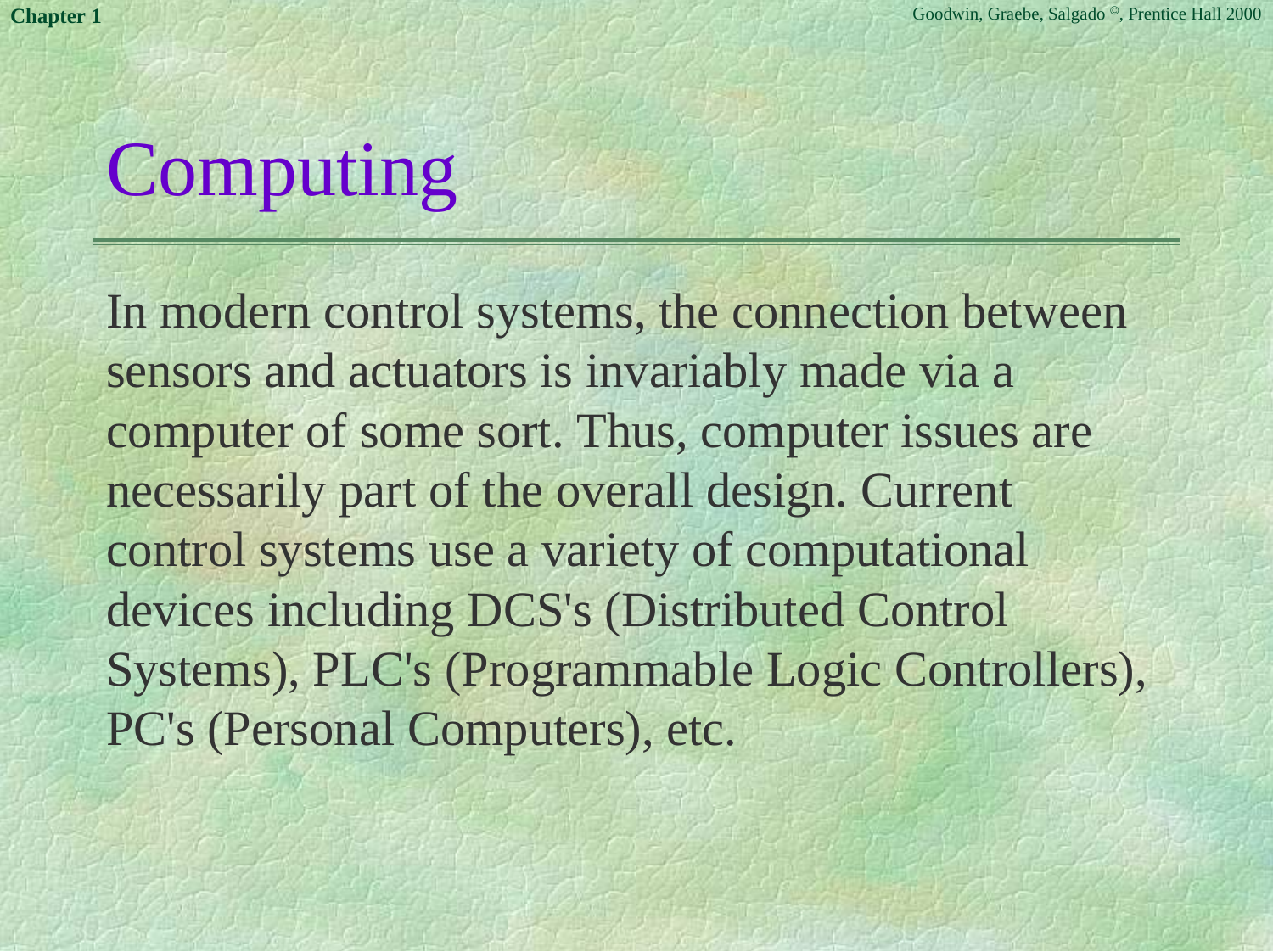### *A modern computer based rapid prototyping system*



Turn a Laptop, Desktop or Industrial PC into a powerful complete modern process control system

#### **Typical Uses**

**Features** 

ТСРЛР

- · Stand-alone control system
- Rapid-prototyping platform for enhanced and advanced control
- Hardware-in-the-loop simulation system
- Condition monitoring and soft-sensing
- Data logging, dynamic modelling and simulation
- Interfacing to existing DCS/PLC installations to provide user-friendly data logging and loop tuning



• Interfaces to HMI software (eg. CiTect)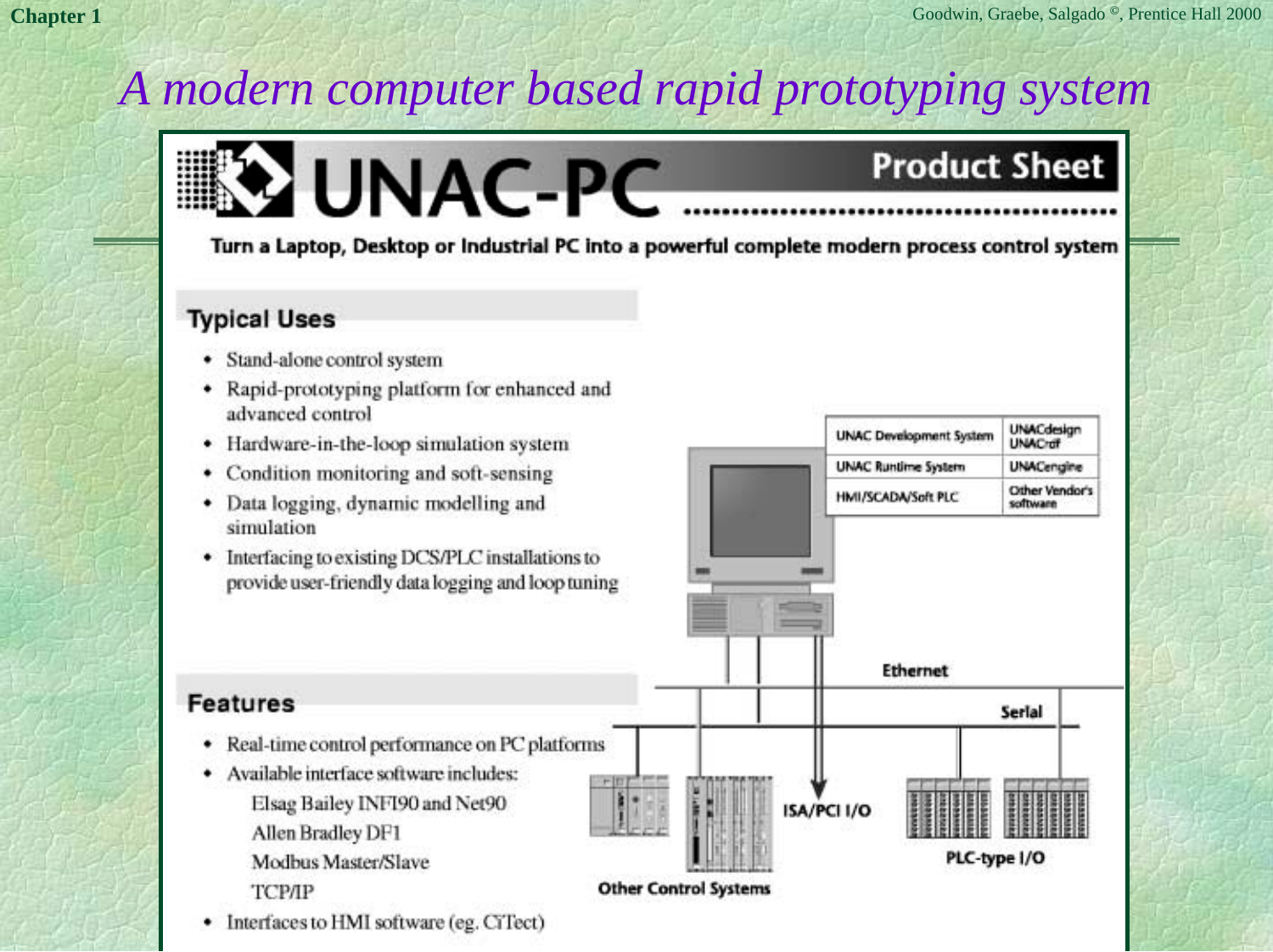### Architectures and interfacing

The issue of what to connect to what is a non-trivial one in control system design. One may feel that the best solution would always be to bring all signals to a central point so that each control action would be based on complete information (leading to so called, centralized control). However, this is rarely (if ever) the best solution in practice. Indeed, there are very good reasons why one may not wish to bring all signals to a common point. Obvious objections to this include complexity, cost, time constraints in computation, maintainability, reliability, etc.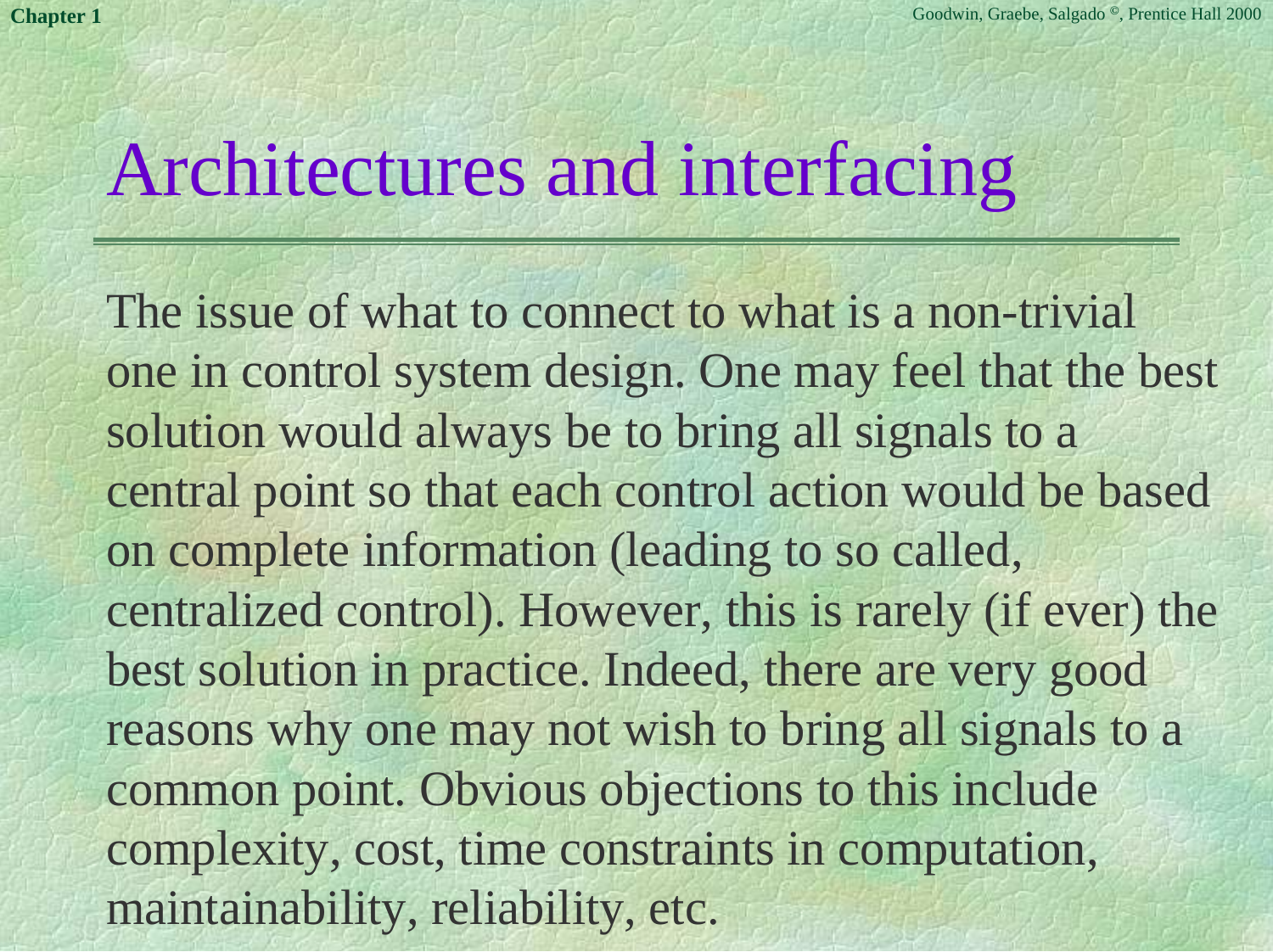#### Table 1.1*:* Typical control heirarchy

| Level          | Description                                                 | Goal                                                                                                                       | Time<br>frame            | Typical<br>design tool                                             |
|----------------|-------------------------------------------------------------|----------------------------------------------------------------------------------------------------------------------------|--------------------------|--------------------------------------------------------------------|
| $\overline{4}$ | Plant wide opti-<br>mization                                | Meeting customer orders and<br>scheduling supply of materials                                                              | Everyday<br>(say)        | Static<br>opti-<br>mization                                        |
| 3              | Steady state op-<br>timization at unit<br>operational level | Efficient operation of a single<br>unit (e.g. distillation column)                                                         | Every<br>hour<br>(say)   | Static<br>opti-<br>mization                                        |
| $\overline{2}$ | Dynamic control at<br>unit operation level                  | Achieving set-points specified<br>at level 3 and achieving rapid<br>recovery from disturbances                             | Every<br>minute<br>(say) | Multivariable<br>control,<br>e.g.<br>Model Predic-<br>tive Control |
|                | Dynamic<br>control<br>at single actuator<br>level           | Achieving liquid flow rates etc.<br>as specified at level 2 by ma-<br>nipulation of available actua-<br>tors (e.g. values) | Every<br>second<br>(say) | Single variable<br>control, e.g.<br><b>PID</b>                     |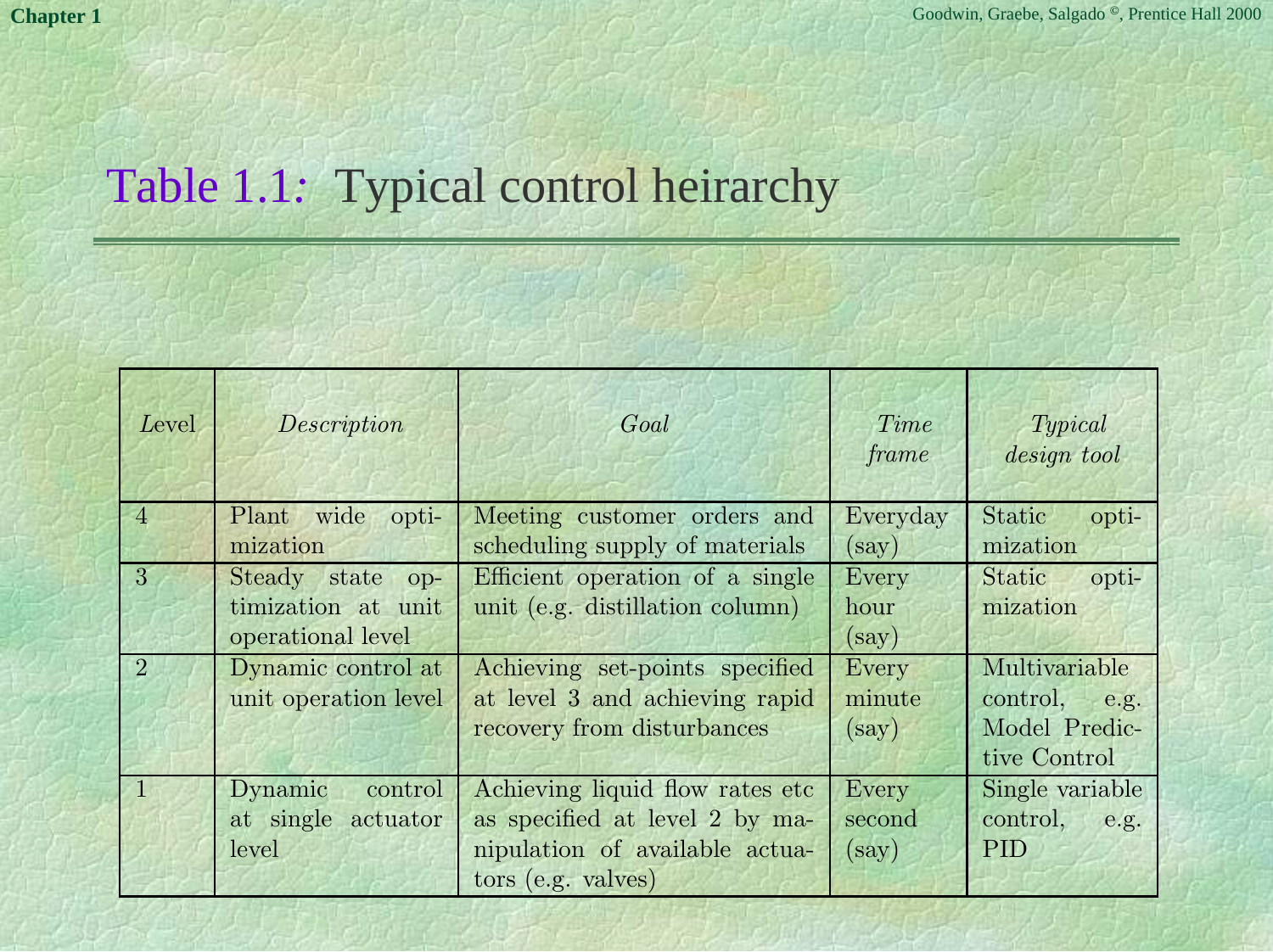# Algorithms

Finally, we come to the real *heart* of control engineering i.e. the algorithms that connect the sensors to the actuators. It is all to easy to underestimate this final aspect of the problem.

As a simple example from our everyday experience, consider the problem of playing tennis at top international level. One can readily accept that one needs good eye sight (sensors) and strong muscles (actuators) to play tennis at this level, but these attributes are not sufficient. Indeed eye-hand coordination (i.e. control) is also crucial to success.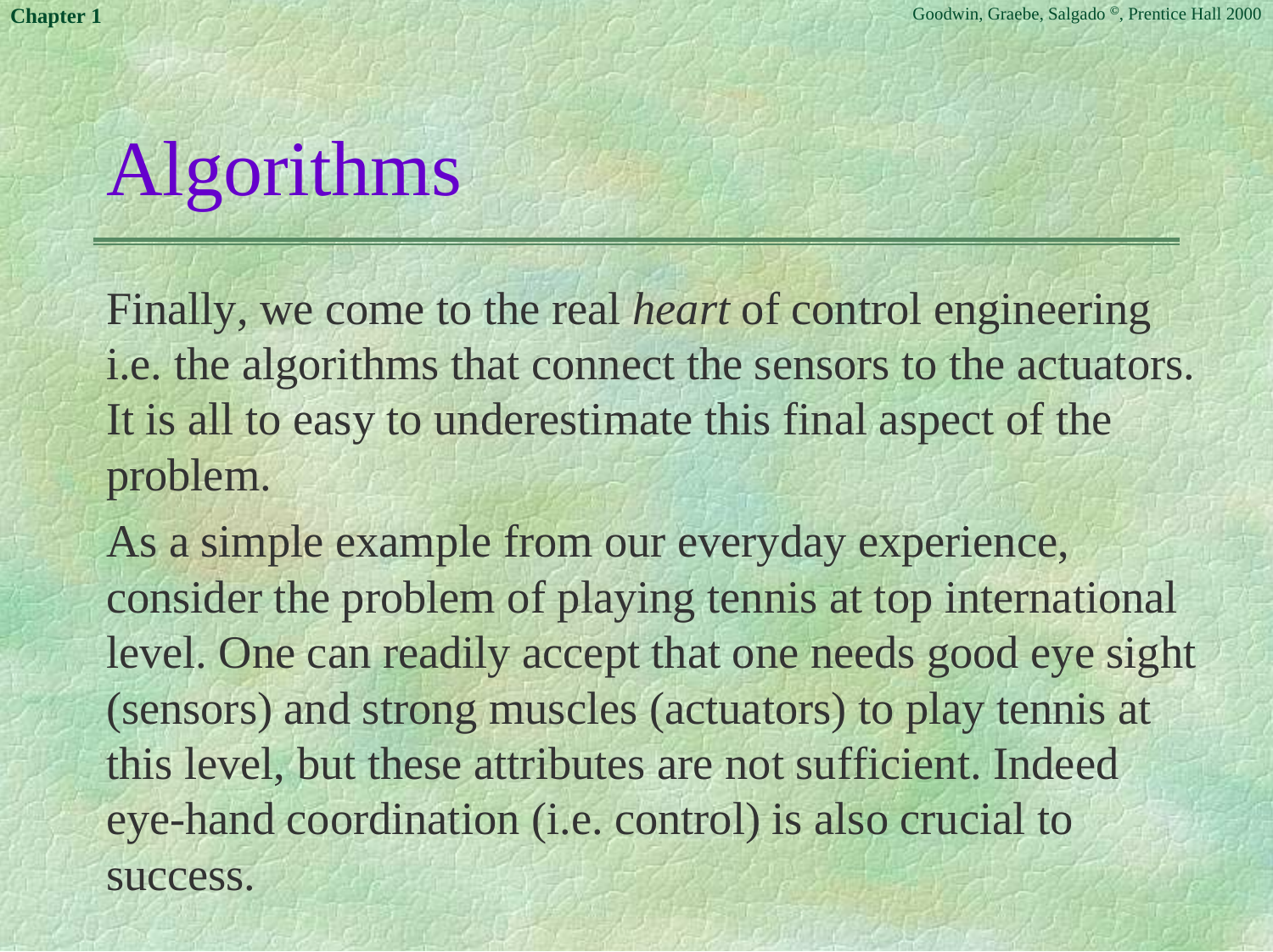#### In summary:

*Sensors provide the eyes and actuators the muscle but control science provides the finesse.*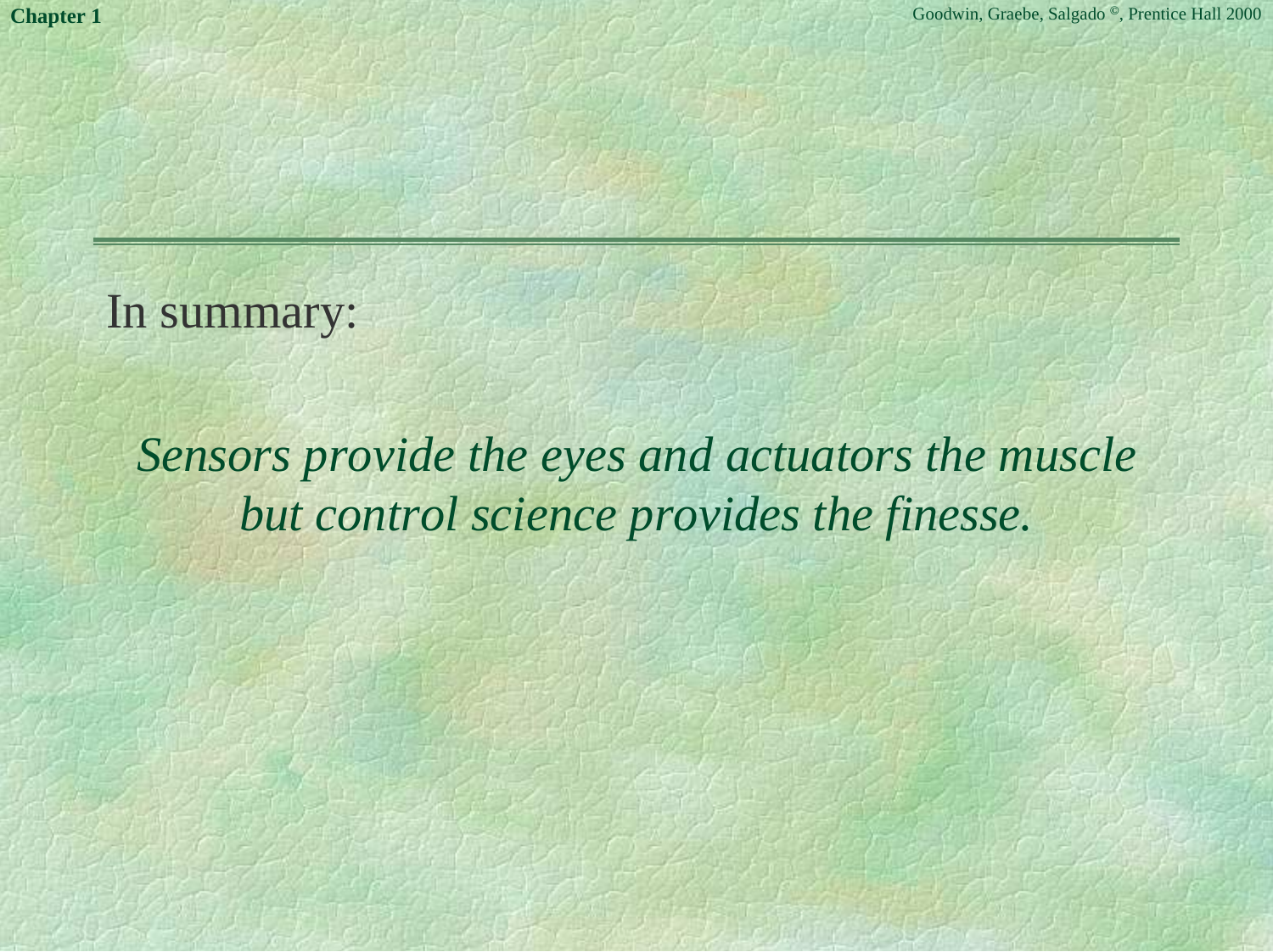### **Better Sensors**

Provide better *Vision*



#### 大 **Better Control**

Provides more finesse by combining *sensors* and *actuators* in more intelligent ways

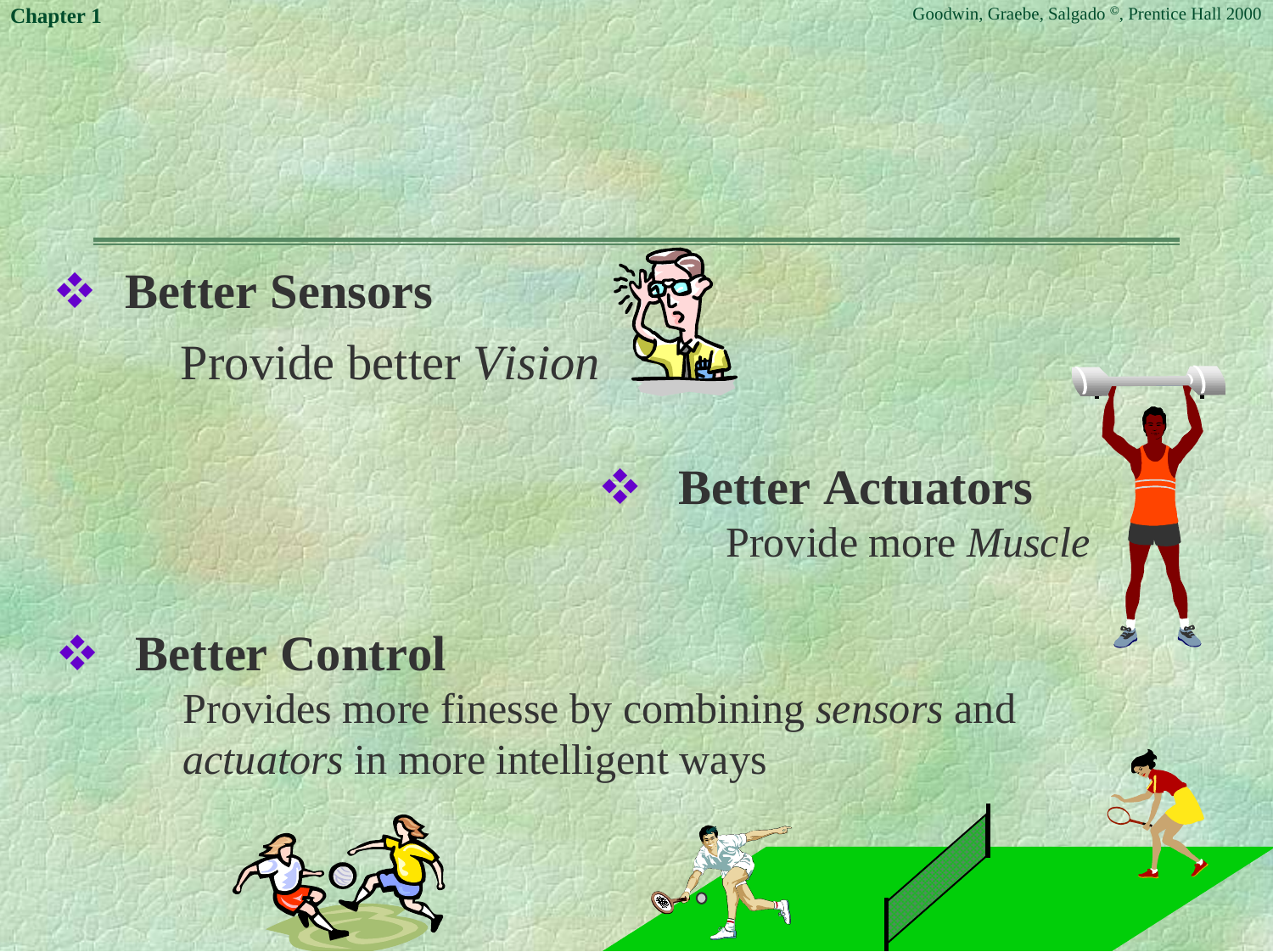### Disturbances and Uncertainty

One of the things that makes control science interesting is that all real life systems are acted on by noise and external disturbances. These factors canhave a significant impact on the performance of the system. As a simple example, aircraft are subject to disturbances in the form of wind-gusts, and cruise controllers in cars have to cope with different road gradients and different car loadings.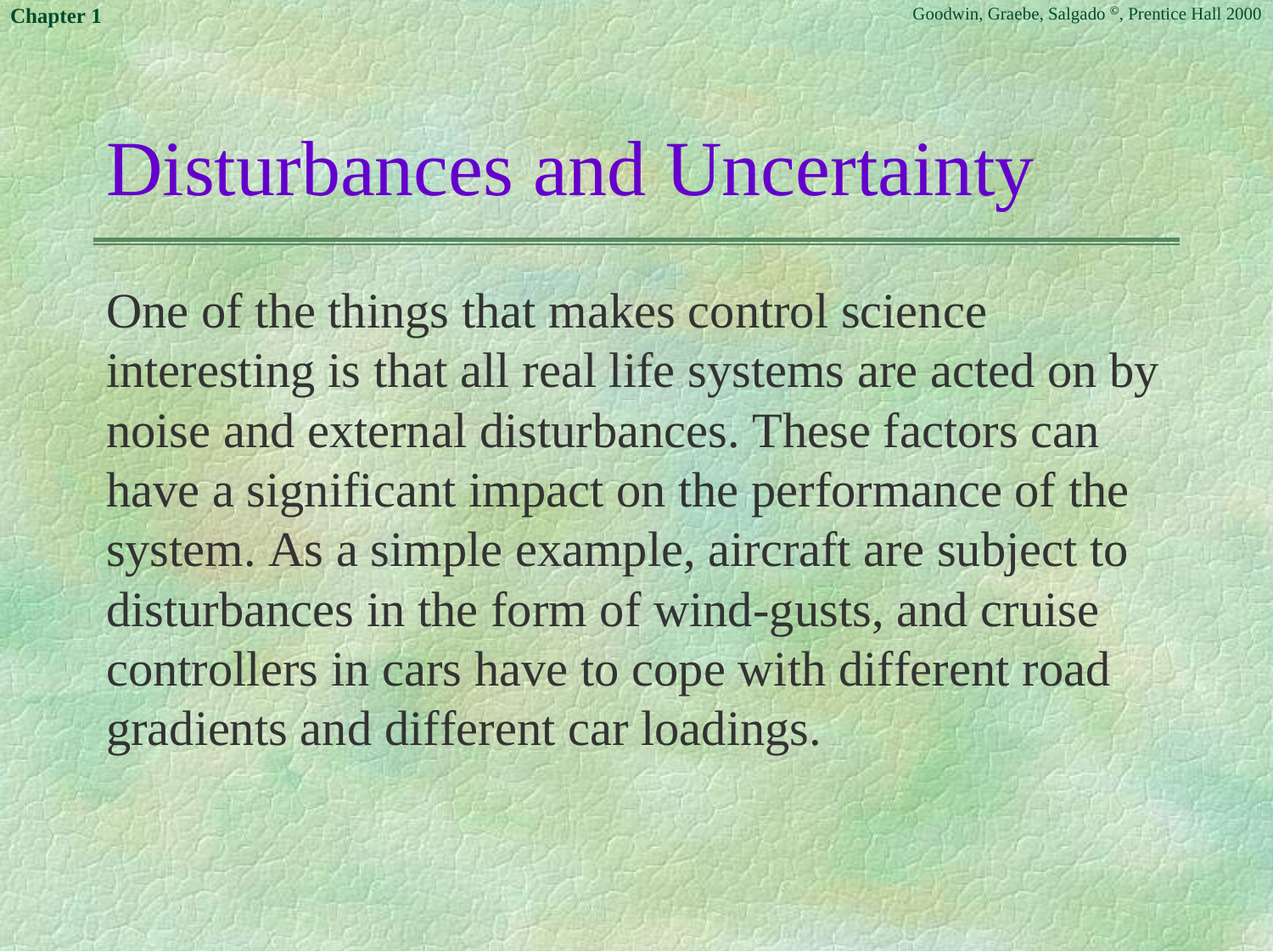# Homogeneity

A final point is that all interconnected systems, including control systems, are only as good as their weakest element. The implications of this in control system design are that one should aim to have all components (plant, sensors, actuators, communications, computing, interfaces, algorithms, etc) of roughly comparable accuracy and performance.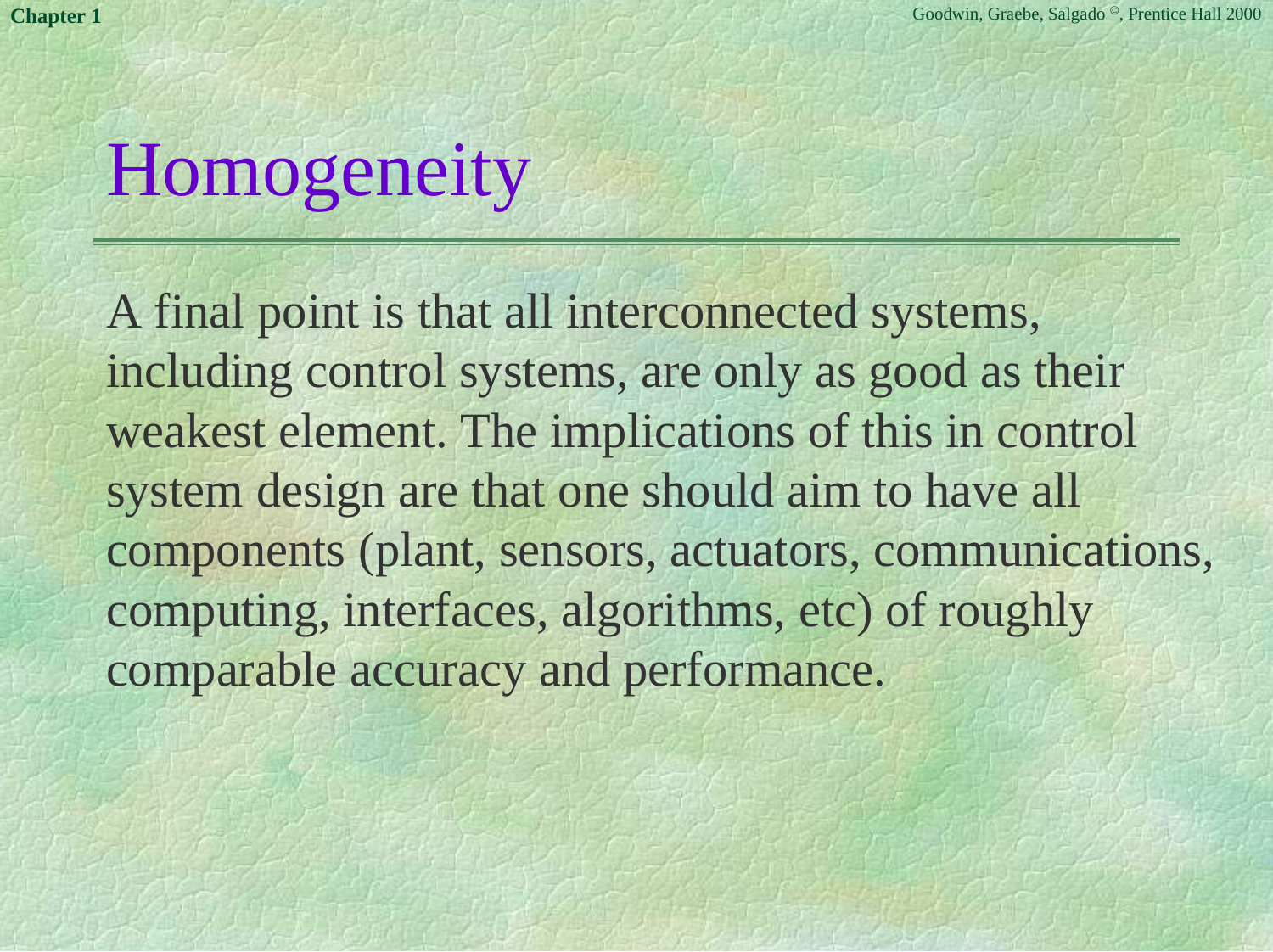In order to make progress in control engineering (as in any field) it is important to be able to justify the associated expenditure. This usually takes the form of a cost benefit analysis.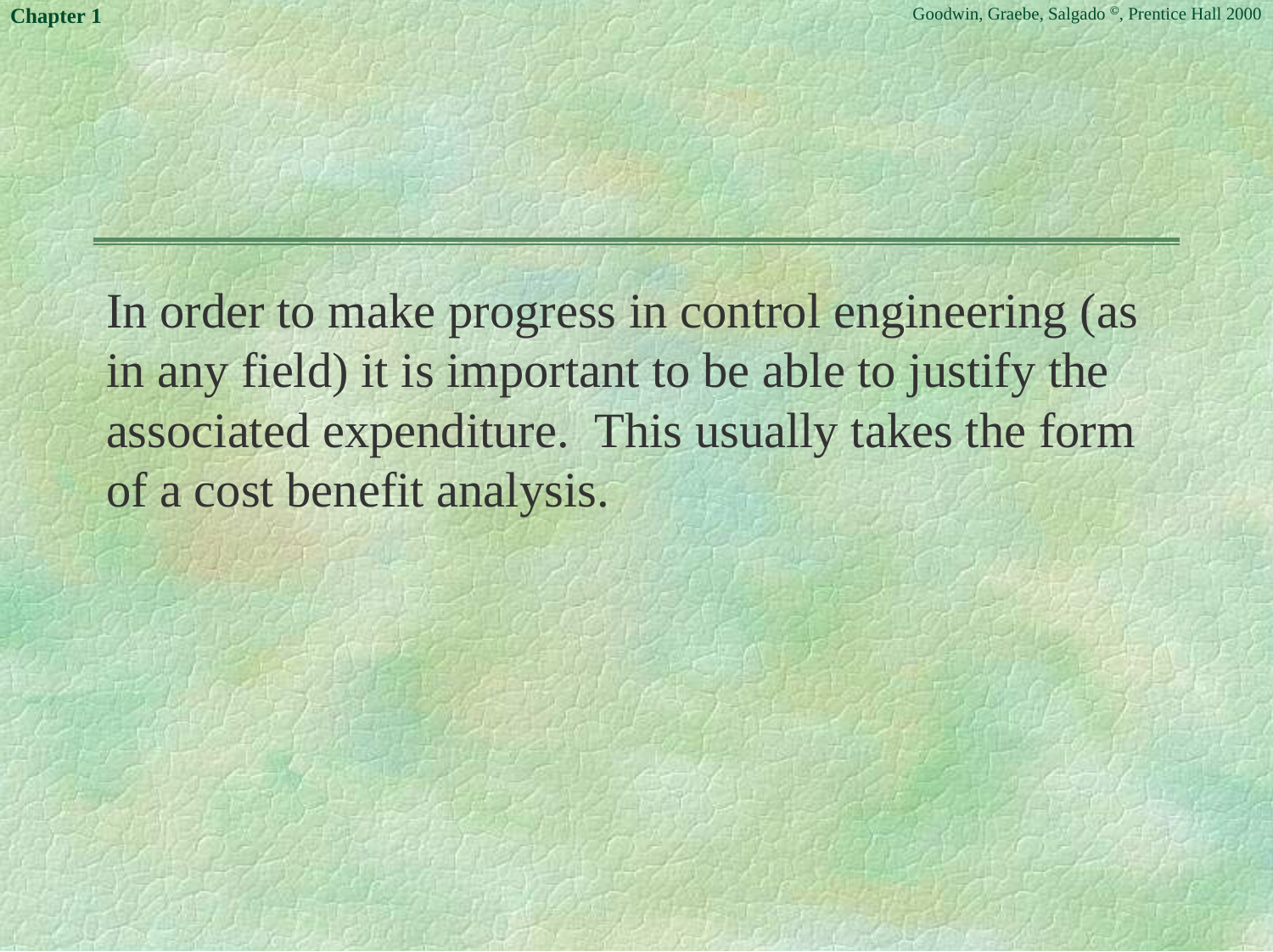## Cost benefit analysis

Typical steps include:

- ❖ Assessment of a range of control opportunities;
- ❖ Developing a short list for closer examination;
- ❖ Deciding on a project with high economic or environmental impact;
- ❖ Consulting appropriate personnel (management, operators, production staff, maintenance staff etc.);
- ❖ Identifying the key action points;
- ❖ Collecting base case data for later comparison;
- ❖ Deciding on revised performance specifications;
- ❖ Updating actuators, sensors etc.;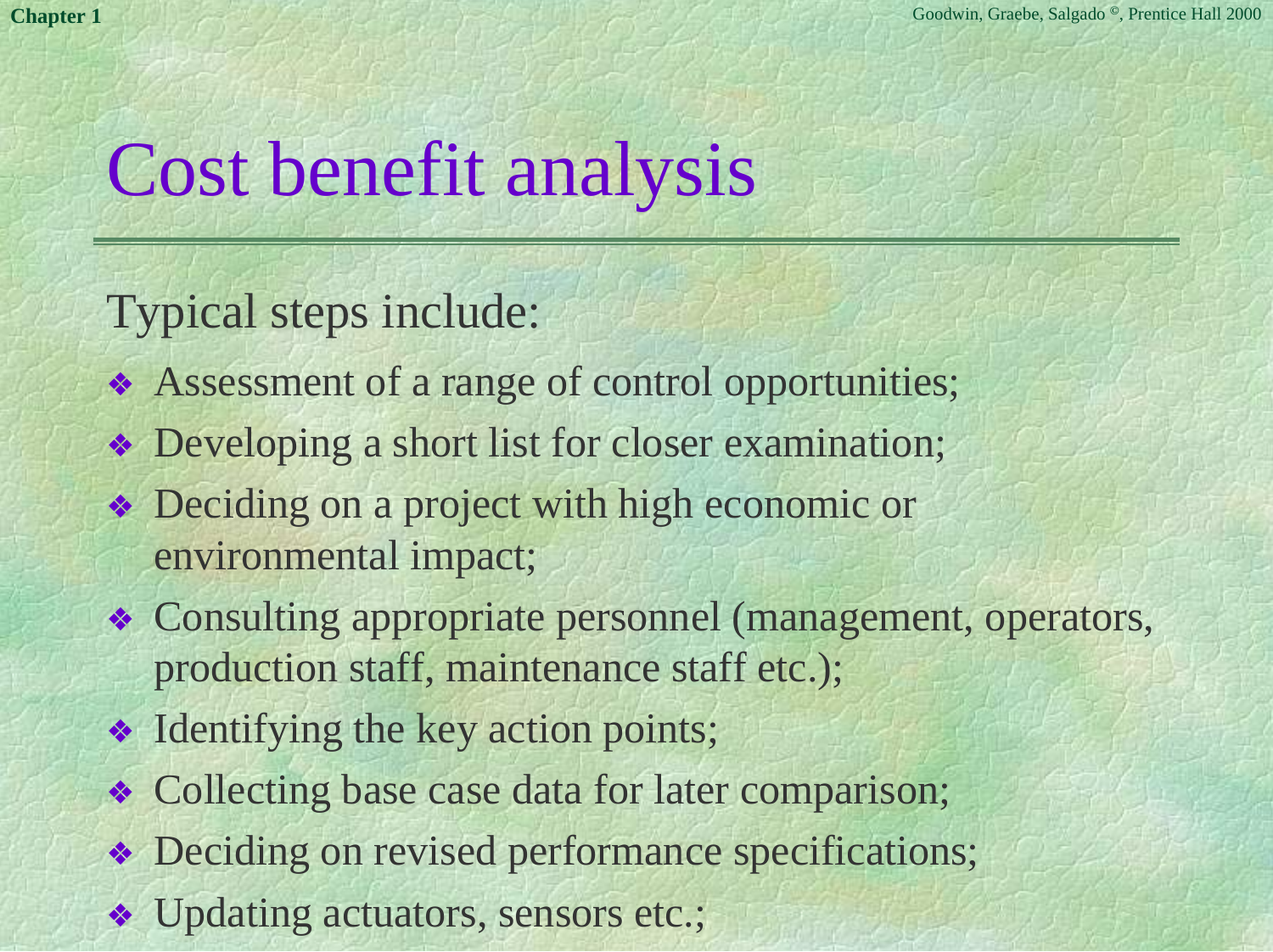#### Cost benefit analysis (*Contd*.)

- ❖ Development of algorithms;
- ❖ Testing the algorithms via simulation;
- ❖ Testing the algorithms on the plant using a rapid prototyping system;
- ❖ Collecting preliminary performance data for comparison with the base case;
- ❖ Final implementation;
- ❖ Collection of final performance data;
- ❖ Final reporting on project.